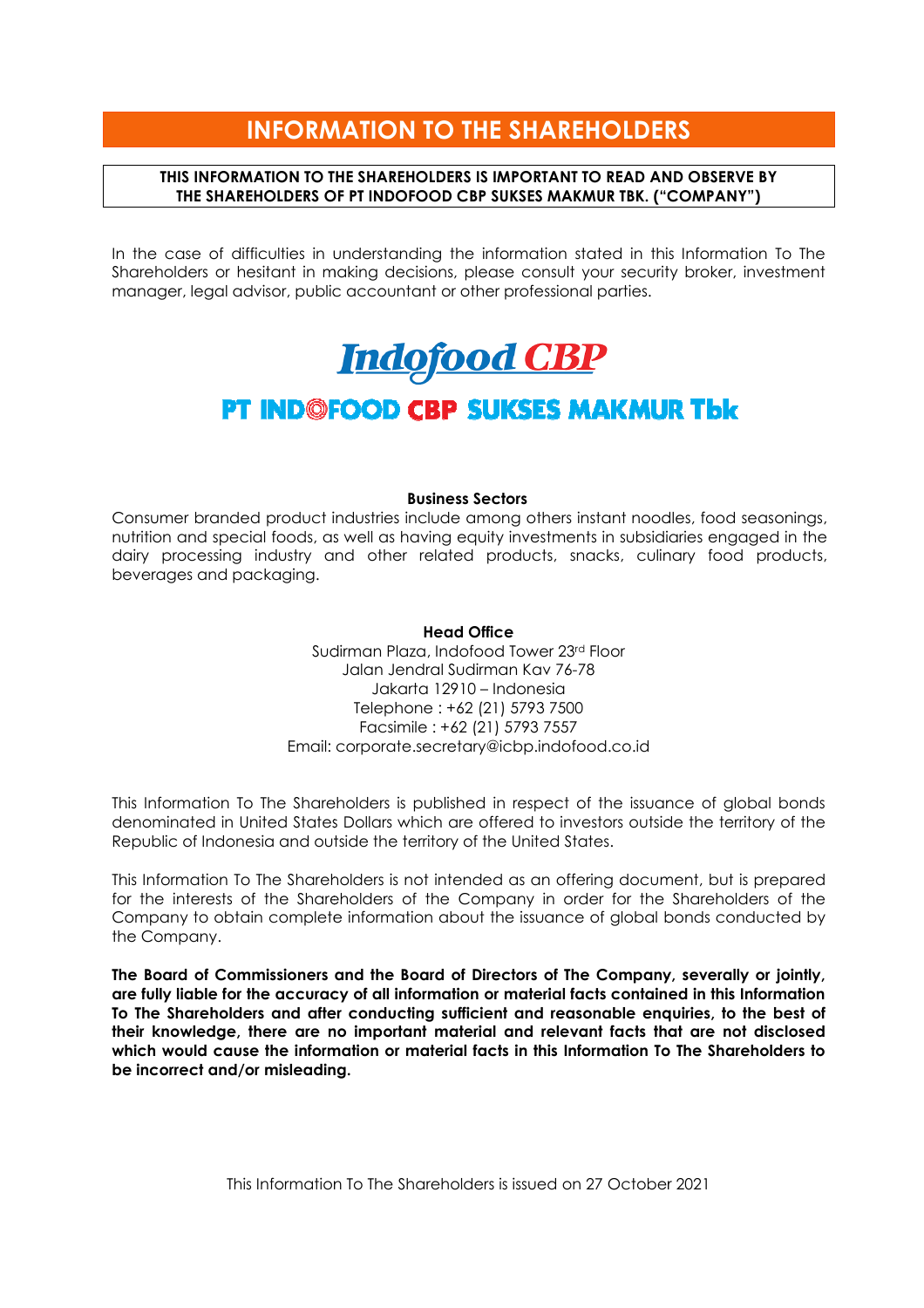|                                                         |                      | <b>DEFINITIONS</b>                                                                                                                                                                                                                                                                                                                                                                                                                                                                                 |
|---------------------------------------------------------|----------------------|----------------------------------------------------------------------------------------------------------------------------------------------------------------------------------------------------------------------------------------------------------------------------------------------------------------------------------------------------------------------------------------------------------------------------------------------------------------------------------------------------|
| <b>Subsidiary</b>                                       |                      | In relation to any company or corporation, a company<br>or corporation at any particular time:<br>a. which is controlled, directly or indirectly, by the<br>Company;<br>b. more than half the issued equity share capital of<br>which is beneficially owned, directly or indirectly by<br>the Company; or<br>c. whose financial statements are, in accordance<br>with applicable law and generally accepted<br>accounting principles, consolidated with the<br>financial statement of the Company. |
| <b>Material Subsidiary</b>                              | $\ddot{\phantom{a}}$ | Subsidiary of the Company, whose revenues or total<br>assets are at least 20% (twenty per cent) of the total<br>consolidated revenues or total consolidated assets of<br>the Company as described in the latest available<br>consolidated financial statements of the Company.                                                                                                                                                                                                                     |
| <b>Issuer Subsidiary</b>                                | $\ddot{\phantom{0}}$ | The operating Subsidiary of the Company which is<br>clasified as Material Subsidiary.                                                                                                                                                                                                                                                                                                                                                                                                              |
| <b>Bapepam-LK</b>                                       | $\ddot{\cdot}$       | Capital Market and<br>Financial Institutions<br>The<br>Supervisory Agency (now known as "Otoritas Jasa<br>Keuangan" or "OJK").                                                                                                                                                                                                                                                                                                                                                                     |
| <b>Permitted Currency</b>                               |                      | The lawful currency of the jurisdiction in which the Issuer<br>Subsidiary is incorporated.                                                                                                                                                                                                                                                                                                                                                                                                         |
| <b>MOLHR</b>                                            | $\ddot{\cdot}$       | Minister of Law and Human Rights of the Republic of<br>Indonesia (formerly known as Minister of Justice of the<br>Republic of Indonesia).                                                                                                                                                                                                                                                                                                                                                          |
| <b>Offering Memorandum</b>                              | ÷                    | Offering memorandum issued by the Company in<br>connection with the offering of the Global Bonds which<br>among other contains information about the Company<br>and the terms and conditions of the Global Bonds.                                                                                                                                                                                                                                                                                  |
| <b>Company's Global Bonds or</b><br><b>Global Bonds</b> |                      | 2032 Global Bonds and 2052 Global Bonds.                                                                                                                                                                                                                                                                                                                                                                                                                                                           |
| 2032 Global Bonds                                       |                      | Unsecured bonds denominated in United States Dollar<br>and pari passu with all other indebtedness of the<br>Company without preference rights, with the total<br>amount of USD600,000,000.- (six hundred million<br>US Dollar) with a fixed interest rate of 3.541% (three<br>point five four one per cent) per annum due on<br>27 April 2032.                                                                                                                                                     |
| <b>2052 Global Bonds</b>                                |                      | Unsecured bonds denominated in United States Dollar<br>and pari passu with all other debts of the Company<br>without preference rights, with the total amount of<br>USD400,000,000.- (four hundred million US Dollar) with<br>a fixed interest rate of 4.805% (four point eight zero five<br>per cent) per annum due on 27 April 2052.                                                                                                                                                             |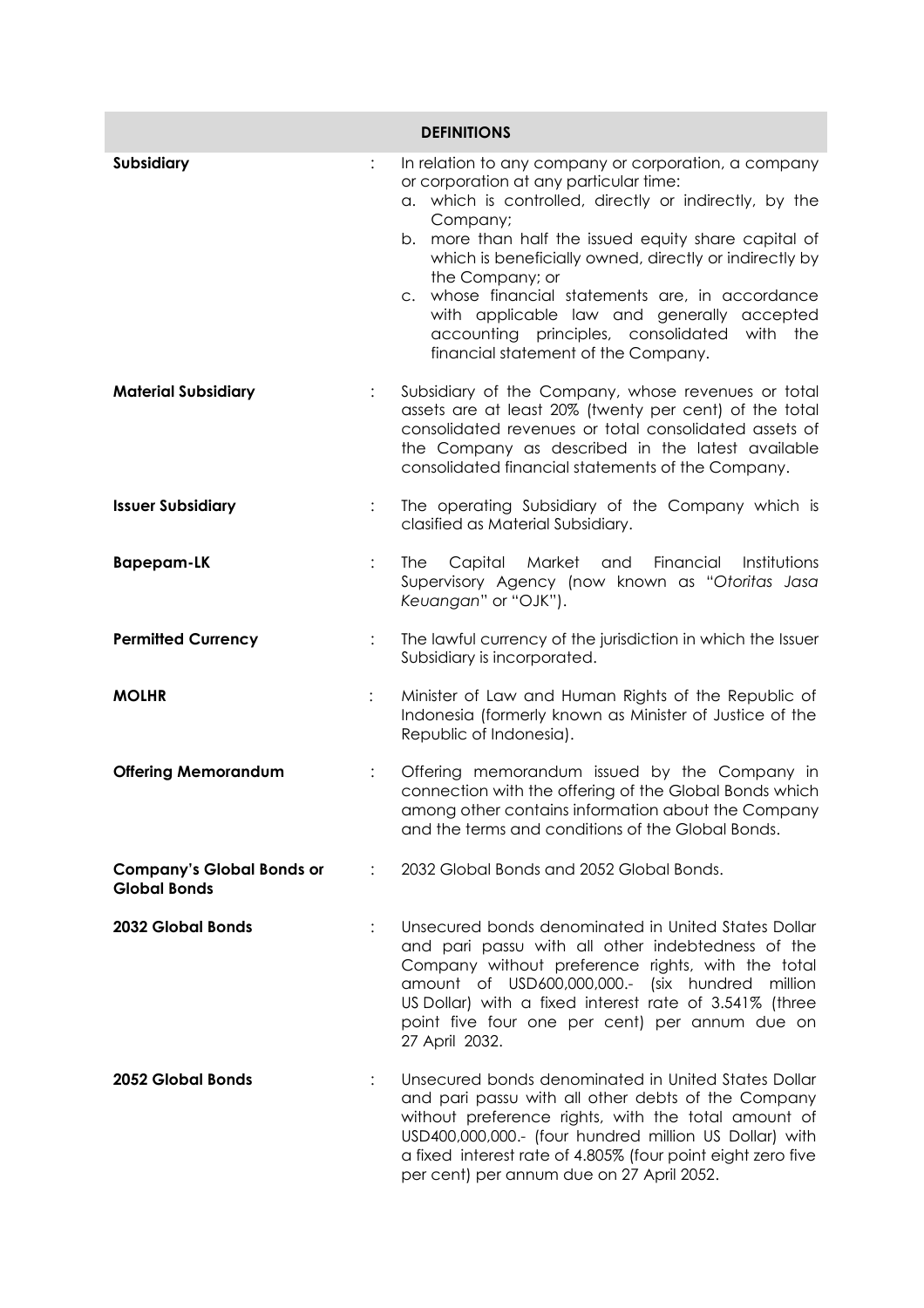| <b>OJK</b>                   |                      | Financial Services Authority/Otoritas Jasa Keuangan,<br>an independent institution as referred to in Law No. 21<br>of 2011 concerning Financial Services Authority<br>(formerly known as "Bapepam-LK").                                                                                                                               |
|------------------------------|----------------------|---------------------------------------------------------------------------------------------------------------------------------------------------------------------------------------------------------------------------------------------------------------------------------------------------------------------------------------|
| <b>Managers</b>              |                      | Deutsche Bank AG, Singapore Branch, UBS AG<br>Singapore Branch, BNI Securities Private Limited, DBS<br>Bank Limited, Mandiri Securities Private Limited, Mizuho<br>Securities (Singapore) Private Limited, Natixis Singapore<br>Branch, Oversea-Chinese Banking Corporation Limited<br>and SMBC Nikko Securities (Hong Kong) Limited. |
| <b>Bondholders</b>           | $\ddot{\cdot}$       | The person whose name is registered in the register<br>holder of the Global Bonds.                                                                                                                                                                                                                                                    |
| <b>Pinehill Agreement</b>    | $\ddot{\cdot}$       | Conditional share sale and purchase agreement<br>dated 22 May 2020 entered into between the<br>Company as the Buyer with Pinehill Corpora Limited<br>and Steele Lake Limited, together as the Sellers, in<br>relation to the purchase all of the issued shares in<br>Pinehill Company Limited, from the Sellers.                      |
| <b>Change of Control</b>     |                      | The transaction, result of which is that any person or<br>group of affiliates of such persons (other than<br>PT Indofood Sukses Makmur Tbk.) becomes the<br>beneficial owner, directly or indirectly, of more than<br>50% (fifty per cent) of the issued shares of the<br>Company.                                                    |
| Company                      | $\ddot{\cdot}$       | PT Indofood CBP Sukses Makmur Tbk., a limited liability<br>company established and existing under the laws of<br>the Republic of Indonesia and domiciled in South<br>Jakarta.                                                                                                                                                         |
| OJK Regulation No. 17/2020   | $\ddot{\phantom{a}}$ | Services<br>Authority<br>Regulation<br>Financial<br>No.<br>17/POJK.04/2020 dated 20 April 2020 concerning<br>Material Transactions and Changes in Business<br>Activities.                                                                                                                                                             |
| OJK Regulation No. 42/2020   | $\ddot{\cdot}$       | Financial<br>Services Authority<br>Regulation<br>No.<br>42/POJK.04/2020 dated 1 July 2020 concerning<br>Affiliated Party Transactions and Conflict of Interest<br>Transactions.                                                                                                                                                       |
| <b>Bondholder Meeting</b>    | $\ddot{\cdot}$       | Meeting of the Bondholders.                                                                                                                                                                                                                                                                                                           |
| <b>Issuance Date</b>         |                      | 27 October 2021 which is the date on which the<br>Company's Global Bonds are issued.                                                                                                                                                                                                                                                  |
| <b>Transaction</b>           | $\ddot{\cdot}$       | Issuance of Company's Global Bonds by the<br>Company.                                                                                                                                                                                                                                                                                 |
| <b>Relevant Indebtedness</b> | $\ddot{\cdot}$       | 1. any present or future indebtedness (whether being<br>principal, premium, interest or other amounts) for or<br>in respect of debentures, loan stock, bonds, notes or<br>other similar securities which:                                                                                                                             |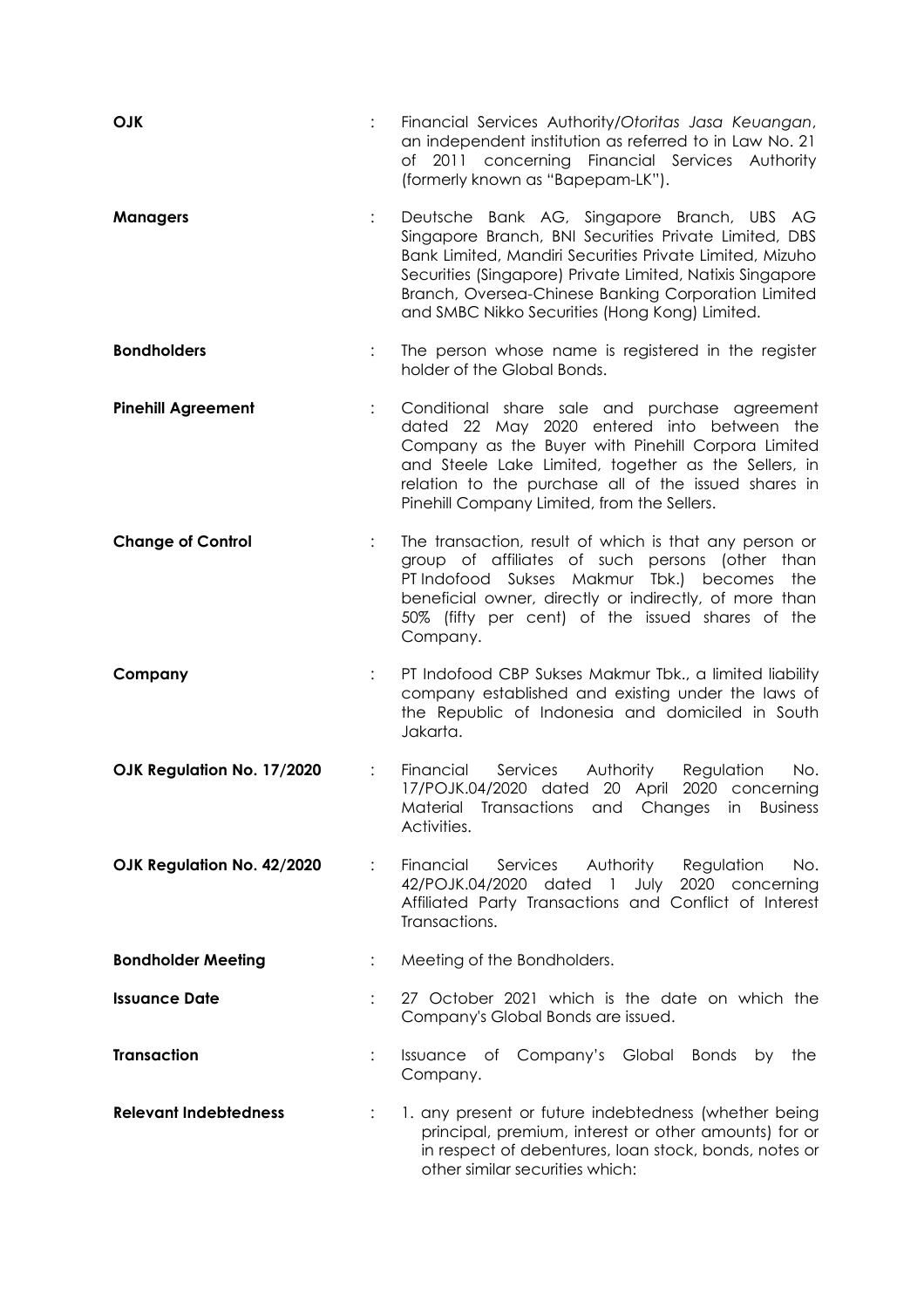| 1.1 are for the time being, or are capable of being, |
|------------------------------------------------------|
| quoted, listed, ordinarily dealt in or traded on     |
| any stock exchange or over the counter or other      |
| securities market; and                               |

- 1.2 (i) by their terms are payable, or confer a right to receive payment, in any currency other than: a.the Indonesian Rupiah, or
	- b.if and only if they are issued by an Issuer Subsidiary, the Permitted Currency; and

in each case more than 50% (fifty per cent) of the aggregate nominal amount thereof is initially distributed outside Indonesia or the jurisdiction in which such Issuer Subsidiary is incorporated, or

- (ii) by their terms are denominated
	- a.in Indonesian Rupiah and more than 50% (fifty per cent) of the aggregate nominal amount thereof is initially distributed outside Indonesia by or with the authorization of the Company thereof, or
	- b.if and only if they are issued by an Issuer Subsidiary, in the relevant Permitted Currency and more than 50% (fifty per cent) of the aggregate nominal amount thereof is initially distributed outside of the jurisdiction in which such Issuer Subsidiary is incorporated by or with the authorization of the Issuer Subsidiary thereof, or
	- c.they are issued by an Issuer Subsidiary and they are or will be secured by a security interest not created exclusively upon or with respect to, the whole or any part of such Issuer Subsidiary's present or future business, undertaking, assets or revenues; and
- 2. any guarantee or indemnity of any such indebtedness.

#### USD or US Dollar or United States Dollar : The lawful currency of the United States of America.

Trustee : DB Trustees (Hong Kong) Limited.

**Relevant Jurisdiction :** The Republic of Indonesia or any political subdivision or any authority thereof or therein having power to tax, or in the event of any substitution or other corporate action resulting in either the Company being incorporated in any other jurisdiction, other jurisdiction or any political subdivision or any authority thereof or therein having power to tax.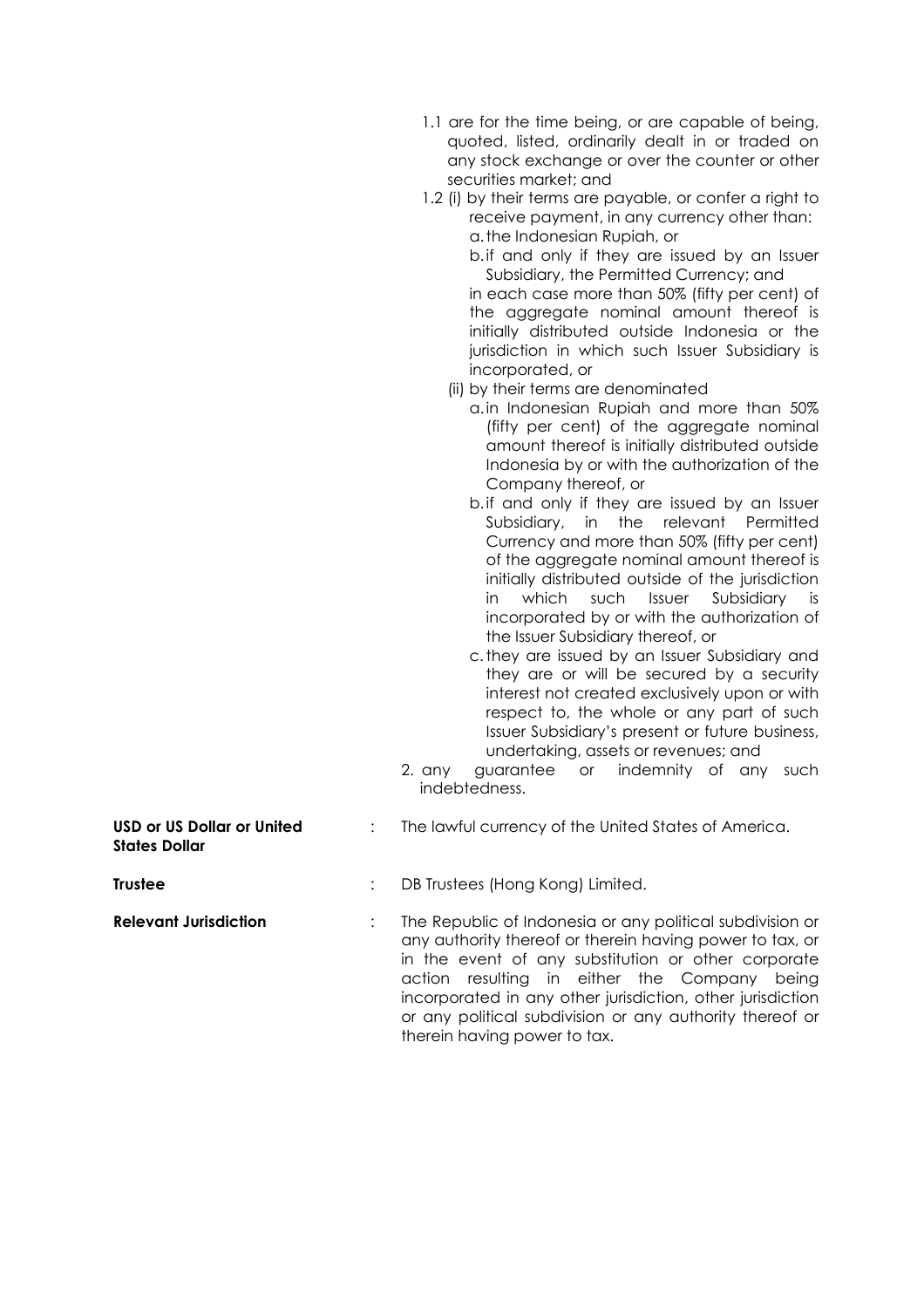#### **I.** INTRODUCTION

This Information To The Shareholders is prepared for the interest of the Shareholders of the Company in order for the Shareholders of the Company to obtain complete information about the Transaction, namely the issuance of the Company's Global Bonds conducted on 27 October 2021.

Considering that the Company's Global Bonds have been offered by the Managers and purchased by the Bondholders who are non-affiliated parties with the Company, then this Transaction is not an affiliated transaction and therefore also not a conflict of interest transaction as referred to in the OJK Regulation No. 42/2020.

The total value of the Company's Global Bonds issued by the Company is USD1,000,000,000. (one billion US Dollar) or equivalent to approximately Rp14,496,000,000,000.- (fourteen trillion four hundred and ninety six billion Rupiah) (by using the exchange rate of USD1 (one US Dollar) to Rp14,496,- (fourteen thousand four hundred and ninety six Rupiah) as of 30 June 2021); which if compared to the Company's equity as of 30 June 2021 amounting to Rp53,605,839,000,000.- (fifty three trillion six hundred and five billion eight hundred and thirty nine million Rupiah), the Transaction value is approximately 27% (twenty seven per cent) of the Company's equity, therefore the Transaction is a material transaction as described in OJK Regulation No. 17/2020 and in accordance with the provisions of OJK Regulation No. 17/2020, the Company is not required to obtain prior approval from the General Meeting of Shareholders of the Company. However, the Company is required to announce a material transaction disclosure regarding the Transaction through the Company's website and the Indonesia Stock Exchange's website and submit the evidence of such material transaction disclosure announcement to OJK no later than 2 (two) business days after the occurrence of the Transaction.

The Company is also required to appoint an Independent Appraiser to provide a fairness opinion on the Transaction, and to fulfill such requirement, the Company has appointed Kantor Jasa Penilai Publik Rengganis, Hamid & Rekan ("KJPP RHR"), as an independent appraiser registered with the OJK to provide a fairness opinion on the Transaction as required in OJK Regulation No. 17/2020.

A summary of the KJPP RHR's fairness opinion can be seen in Chapter IV of this Information To The Shareholders.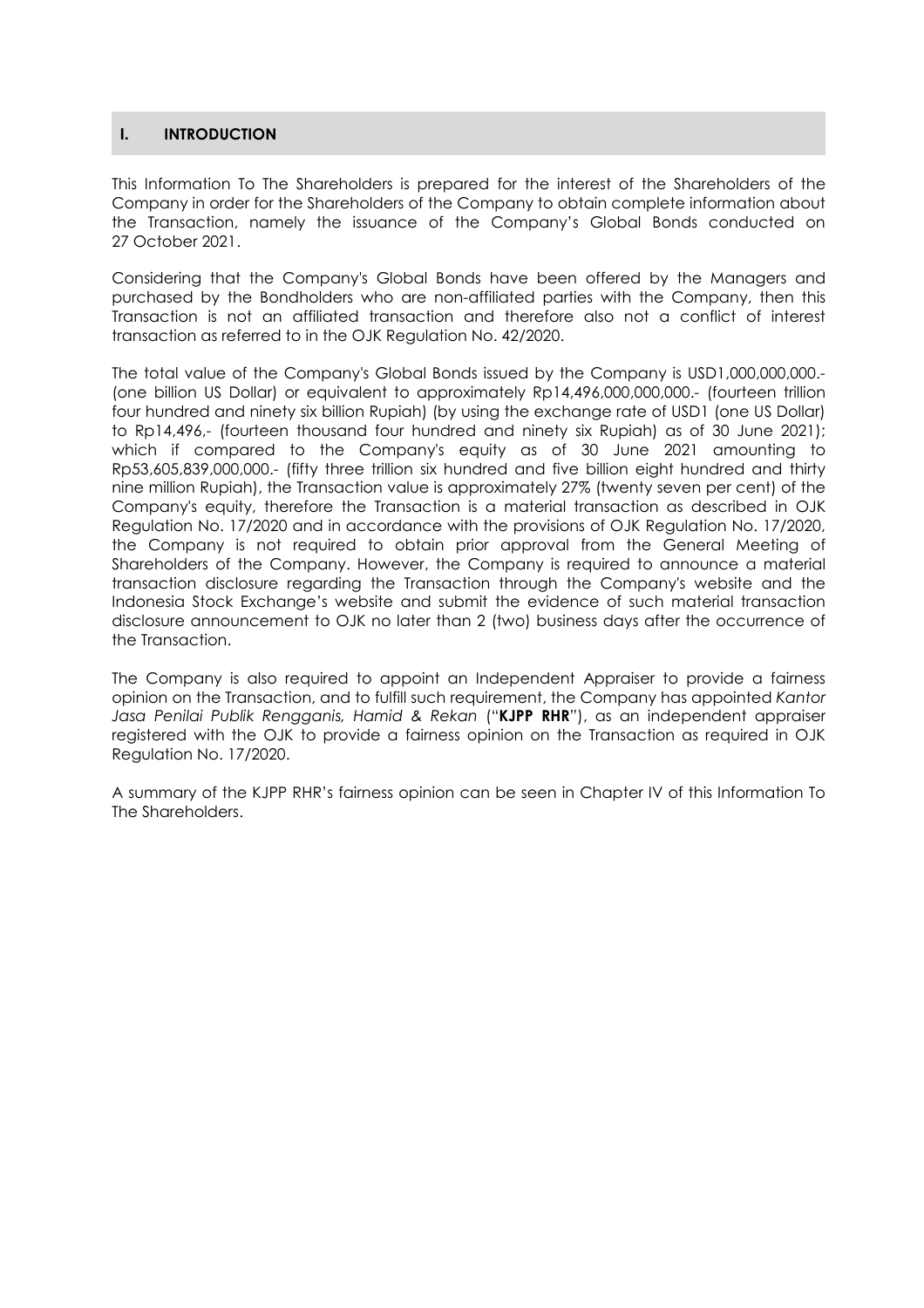#### **II.** BRIEF DESCRIPTION OF THE COMPANY

#### 1. General

The Company was established pursuant to the Deed of Establishment No. 25 dated 2 September 2009, made before Herdimansyah Chaidirsyah, S.H., Notary in Jakarta. The deed has been legalised by MOLHR based on Decree No. AHU-46861.AH.01.01.Year 2009 dated 30 September 2009 and registered in the Company's Registration No. AHU-0063128.AH.01.09.Tahun 2009 dated 30 September 2009 and published in State Gazette No. 69/15189, dated 27 August 2010.

The articles of association of the Company has been amended from time to time, and the latest articles of association is as described in the Deed No. 24 dated 27 August 2021, made before Kumala Tjahjadi Widodo, SH., MH., M.Kn., Notary in Jakarta and such amendment has been approved by MOLHR based on Decree No. AHU-0052043.AH.01.02.TAHUN 2021 dated 23 September 2021 and has been registered in the Company's Registrar No. AHU-0164026.AH.01.11.TAHUN 2021 dated 23 September 2021.

#### 2. Business Activity

The Company's business activities are in the consumer branded products industry, including among others instant noodles, food seasonings, nutrition and special foods, as well as having equity investments in subsidiaries engaged in the dairy processing industry and other related products, snacks, culinary food products, beverages and packaging.

#### 3. Capital Structure and Shareholding Composition

The capital structure and shareholding composition of the Company based on the register of the Company's Shareholders as of 30 September 2021 issued by PT Raya Saham Registra as the share registrar of the Company are as follows:

|                                         | Nominal Value of Rp50.- per share |                 |        |  |
|-----------------------------------------|-----------------------------------|-----------------|--------|--|
| <b>Shareholders</b>                     | <b>Shares</b>                     | <b>Rupiah</b>   | %      |  |
| <b>Authorized Capital</b>               | 15,000,000,000                    | 750,000,000,000 |        |  |
| <b>Issued and Paid-up Capital:</b>      |                                   |                 |        |  |
| - PT Indofood Sukses Makmur Tbk         | 9,391,678,000                     | 469,583,900,000 | 80.53  |  |
| <b>Public</b>                           | 2,270,230,000                     | 113,511,500,000 | 19.47  |  |
| <b>Total Issued and Paid-up Capital</b> | 11,661,908,000                    | 583,095,400,000 | 100.00 |  |
| Shares in Portfolio                     | 3,338,092,000                     | 166,904,600,000 |        |  |

#### 4. Board of Commissioners and Board of Directors

Based on Deed No. 23 dated 27 August 2021 made before Kumala Tjahjani Widodo, S.H., M.H., M.Kn., Notary in Jakarta, which has been notified to MOLHR as indicated in MOLHR Receipt of Notification No. AHU-AH.01.03-0449904 dated 17 September 2021 and registered in the Company's Registration No. AHU-0160092.AH.01.11.TAHUN 2021 dated 17 September 2021 the composition of the Board of Commissioners and the Board of Directors of the Company are as follows:

#### Board of Commissioners

| <b>President Commissioner</b>               | : Franciscus Welirang                                   |
|---------------------------------------------|---------------------------------------------------------|
| Commissioner                                | : Moleonoto (Paulus Moleonoto)                          |
| Commissioner                                | : Alamsyah                                              |
|                                             | Independent Commissioner: Florentinus Gregorius Winarno |
| Independent Commissioner: Bambang Subianto  |                                                         |
| Independent Commissioner: Adi Pranoto Leman |                                                         |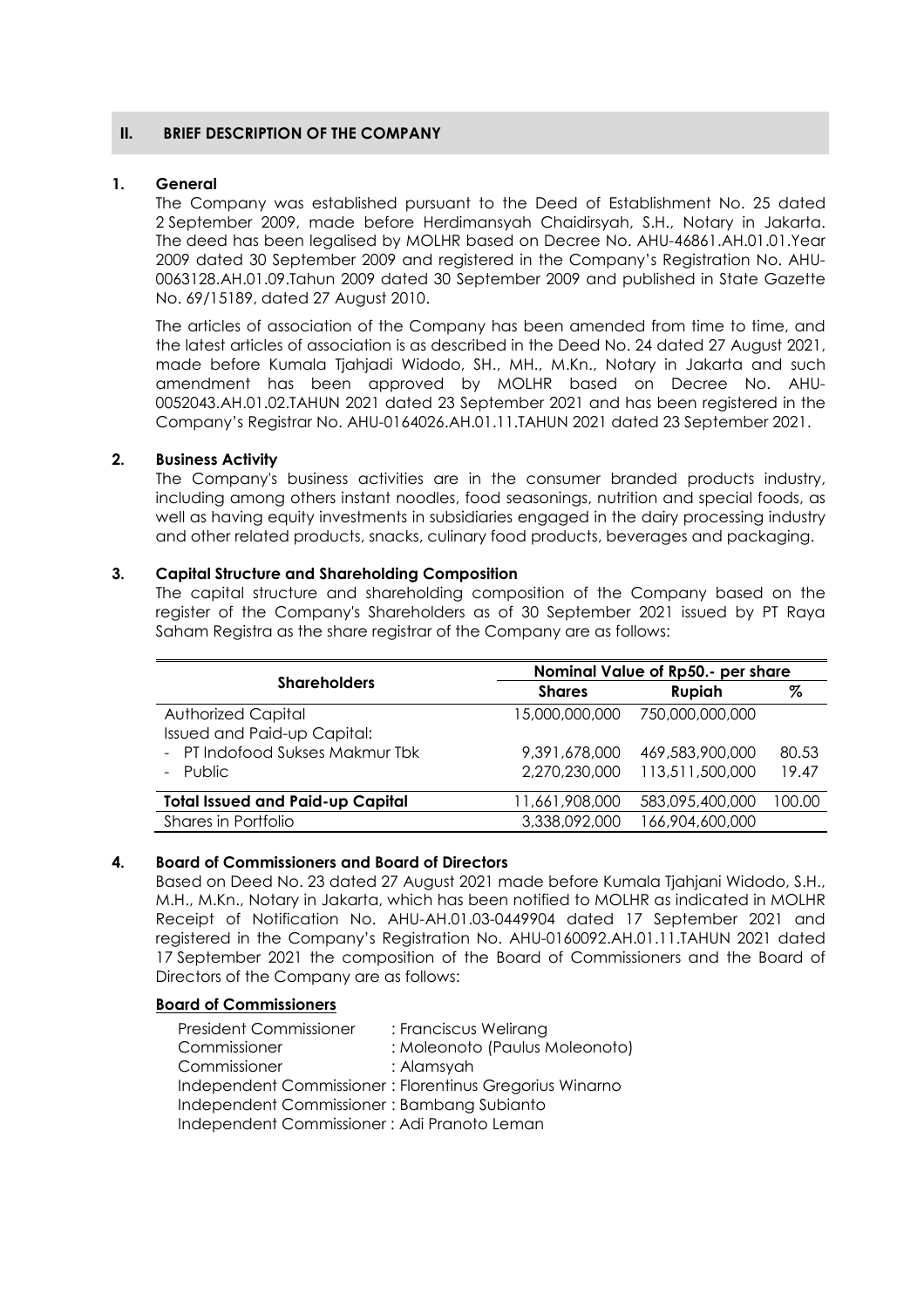#### Board of Directors

Director : In She

President Director : Anthoni Salim<br>Director : Axton Salim : Axton Salim Director : Tjhie Tje Fie (Thomas Tjhie)<br>Director : Taufik Wiraatmadja : Taufik Wiraatmadja Director : Joedianto Soejonopoetro Director : Hendra Widjaja Director : Suaimi Suriady Director : Mark Julian Wakeford<br>Director : Sulianto Pratama Director : Sulianto Pratama<br>Director : T. Eddy Hariyanto : T. Eddy Hariyanto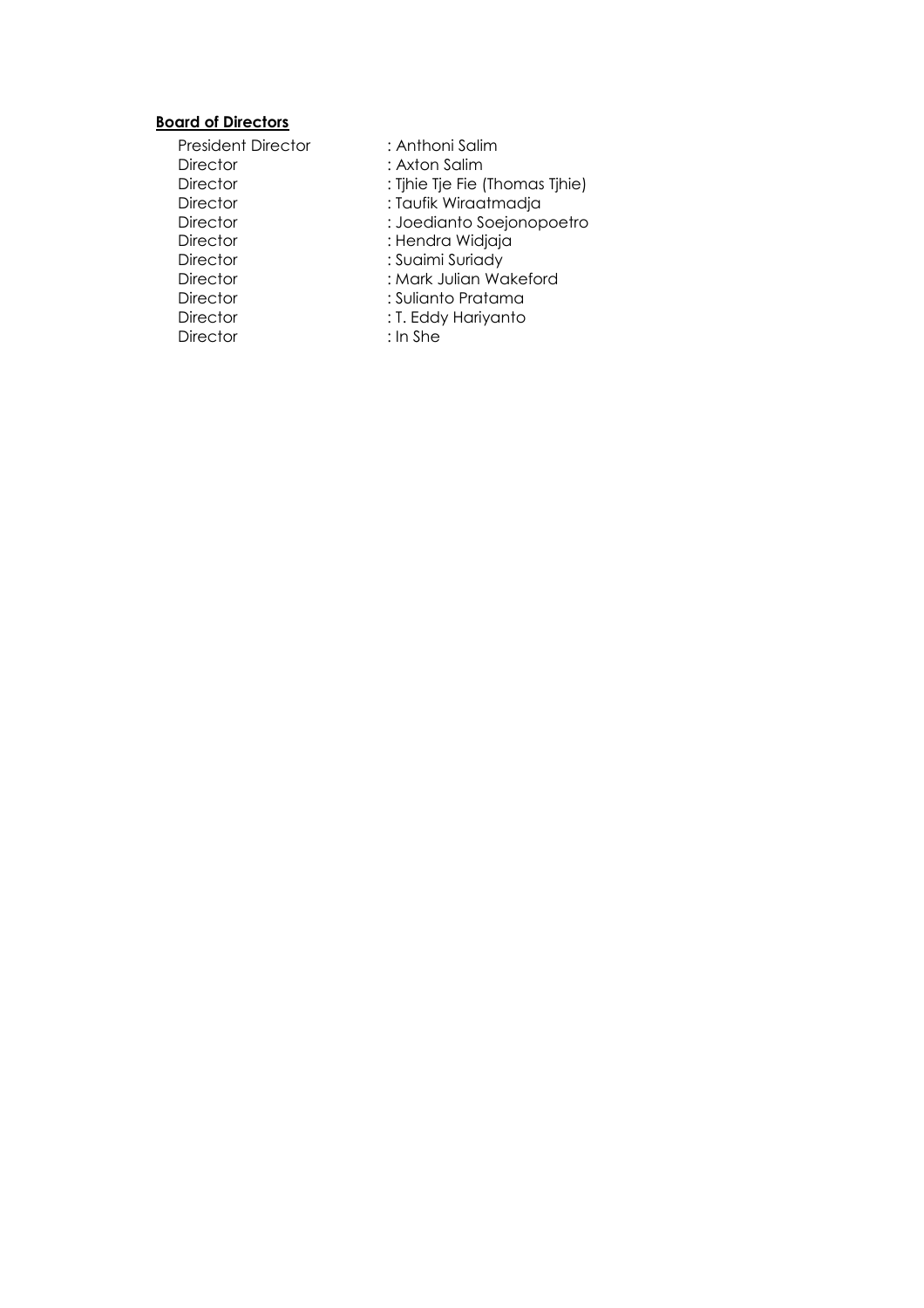#### **III. INFORMATION OF THE TRANSACTION**

#### **1.** Object of the Transaction

On 27 October 2021 the Company issued the Company's Global Bonds in US Dollar currency outside the territory of the Republic of Indonesia and outside the territory of the United States, which will be listed on the Singapore Exchange Securities Trading Limited (SGX-ST). The Company's Global Bonds are issued in the registered form and evidenced by Global Certificates which are registered under the name of a nominee for, and deposited with, a common depository of Euroclear Bank SA/NV and Clearstream Banking S.A.

The Company's Global Bonds consist of:

- (i) 2032 Global Bonds, with a tenor of 10.5 years (ten years six months) from the Issuance Date; and
- (ii) 2052 Global Bonds, with a tenor of 30.5 years (thirty years six months) from the Issuance Date.

The Company's Global Bonds have a fixed interest rate of 3.541% (three point five four one per cent) per annum for the 2032 Global Bonds, and 4.805% (four point eight zero five per cent) per annum for the 2052 Global Bonds, which will be paid 2 (two) times a year, semi-annually on 27 April and 27 October.

Except for the provisions on the tenor and interest rate as mentioned above, all the terms and conditions of the Global Bonds as described below apply equally to each of the Global Bonds.

The Company's Global Bonds are unsecured with special security of objects or revenues or other assets of the Company in whatsoever form and unsecured by any other party and therefore pari passu with all the Company's indebtedness without preference rights.

Based on the results of ratings conducted by Moody's Investors Service and Fitch Ratings, both of which are independent international rating agencies, the rating results for the Company and the rating for the Company's Global Bonds remain the same, namely Baa3 from Moody's Investors Service and BBB- from Fitch Ratings.

#### **2.** Transaction Value

The Company's Global Bonds are issued with total amount of USD1,000,000,000.- (one billion US Dollar), with the following details:

- (i) The amount of the 2032 Global Bonds is USD600,000,000.- (six hundred million US Dollar);
- (ii) The amount of the 2052 Global Bonds is USD400,000,000.- (four hundred million US Dollar);

each with a denomination of USD200,000.- (two hundred thousand US Dollar) in integral multiples of USD1,000.- (one thousand US Dollar).

The proceeds of the issue of the Company's Global Bonds will entirely be used to pay the payable retention amount under the Pinehill Agreement and for general corporate purposes.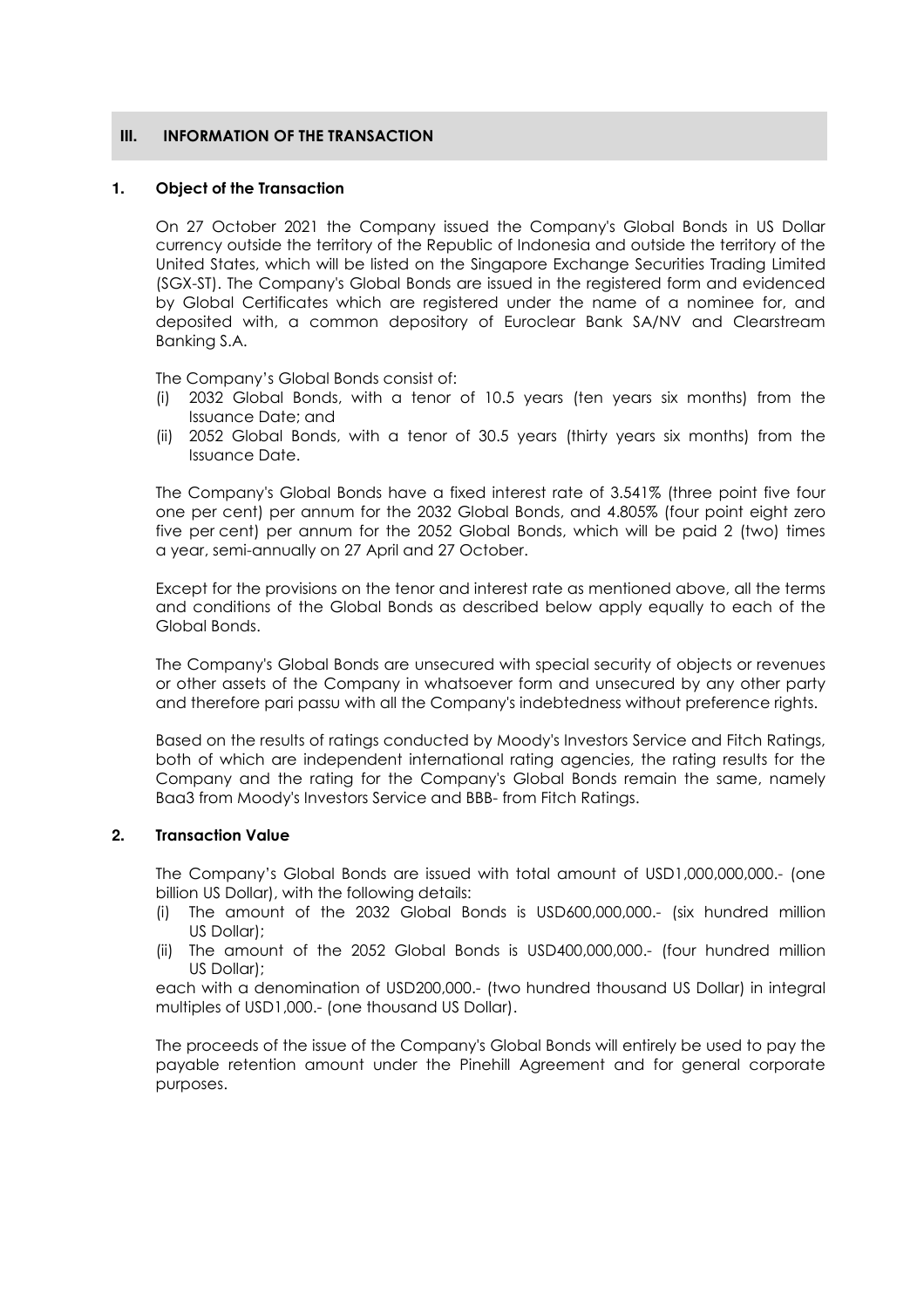#### **3.** Parties to the Transaction

#### a. Managers

Based on the Subscription Agreement dated 20 October 2021 made by and between the Company and the Managers, consisting of 9 (nine) international financial institutions, namely Deutsche Bank AG, Singapore Branch, UBS AG Singapore Branch, BNI Securities Private Limited, DBS Bank Limited, Mandiri Securities Private Limited, Mizuho Securities (Singapore) Private Limited, Natixis Singapore Branch, Oversea-Chinese Banking Corporation Limited and SMBC Nikko Securities (Hong Kong) Limited, the Managers have agreed to offer and/or subscribe the Company's Global Bonds.

b. Trustee

Based on the terms and conditions stipulated in the Trust Deed made by and between the Company and the Trustee dated 27 October 2021, Trustee, namely DB Trustees (Hong Kong) Limited has agreed to act as a trustee and will hold the Company's covenant to pay under the Company's Global Bonds on trust for the Bondholders and will act on behalf of the Bondholders in accordance with the Company's Global Bonds terms and conditions.

- c. Principal Paying Agent, Transfer Agent, and Registrar Based on the terms and conditions stipulated in the Agency Agreement dated 27 October 2021, the Company has appointed Deutsche Bank AG Hong Kong
	- Branch, to act as:
	- (i) principal paying agent, the main task is to make payments on behalf of the Company to the Bondholders in the form of principal, interest or premium (if any) related to the Company's Global Bonds;
	- (ii) transfer agent, the main task is to effect any transfers or exchanges of the Company's Global Bonds;
	- (iii) Registrar, the main task is to maintain a register of Bondholders in respect of the Company's Global Bonds.

#### **4.** Important Terms and Conditions of the Company's Global Bonds

#### a. Payment Obligation

All payments of principal, premium (if applicable) and interest in respect of the Global Bonds by the Company will be made free and clear of, and without any withholding or deduction for any taxes, duties, assessments or governmental charges of whatever nature, unless the withholding or deduction of the taxes is required by law. In the event that the Company makes withholding or deductions of the taxes as required by law, the Company shall pay such additional amount ("**Additional** Amount") as will result in receipt by the Bondholders of such amounts as would have been received by them had no such withholding or deduction of such taxes been required.

#### b. Negative Pledge

During the term of the Global Bonds, the Company will not, and will ensure that none of its Material Subsidiaries will, create, permit to subsist any mortgage, hak tanggungan, fiducia, charge, lien, pledge or other security interest, upon or with respect to, the whole or any part of its present or future business, undertaking, assets or revenues to secure any Relevant Indebtedness, unless the Company, before or at the same time and, in any other case, promptly, takes any and all action necessary to ensure that:

(i) all amounts payable by it under the Global Bonds and the Trust Deed are secured by the security Interest equally and rateably with the Relevant Indebtedness; or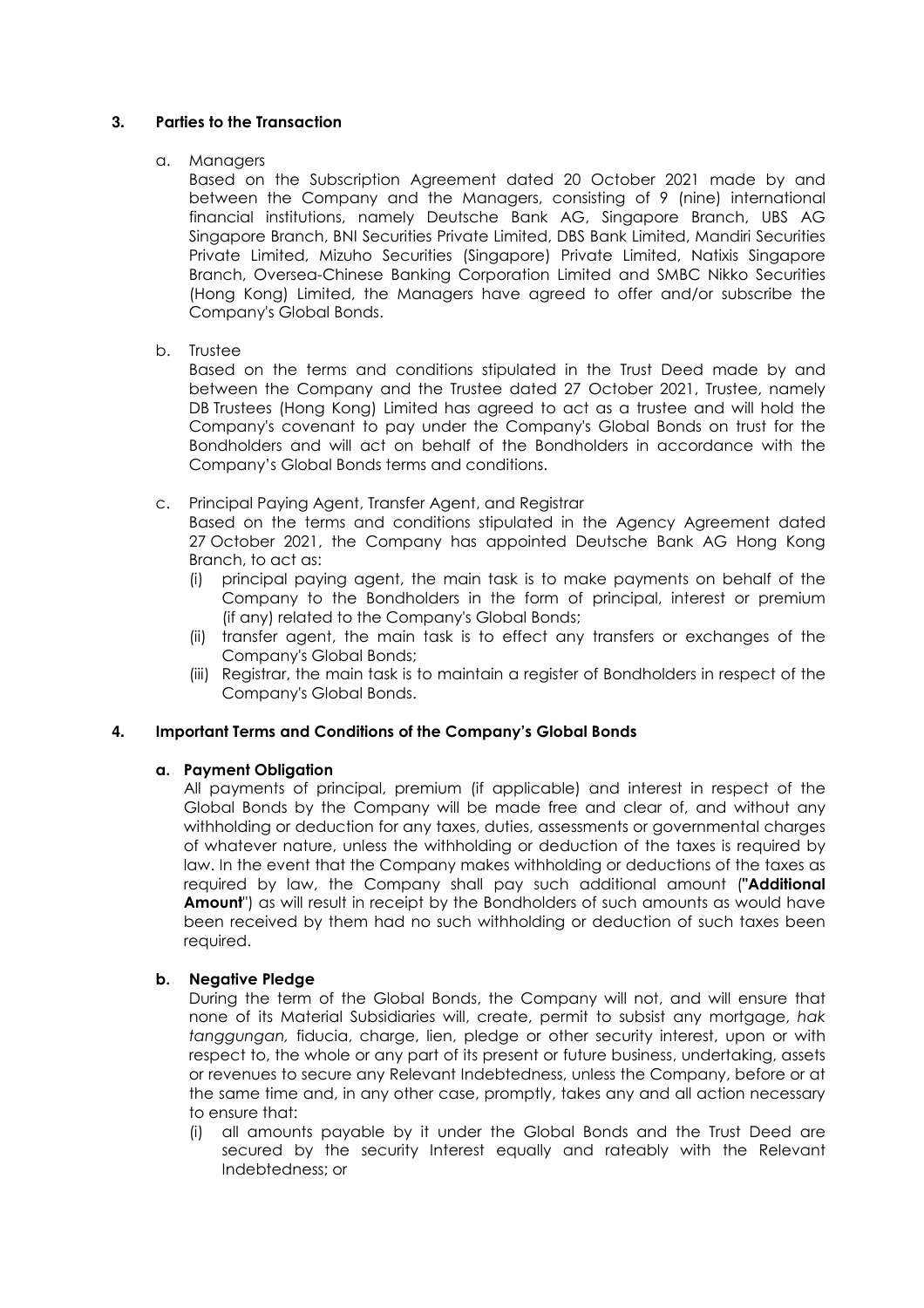(ii) such other security interest or other arrangement is provided which the Trustee shall, in its absolute discretion, deem not materially less beneficial to the Bondholders or as is approved by extraordinary resolution of the Bondholders.

#### c. Purchase of the Company's Global Bonds

The Company or its Subsidiaries may purchase the Global Bonds in the open market, such acquired Global Bonds may be held or later resold at the sole discretion of the Company or the relevant Subsidiaries, as applicable. The Global Bonds so purchased, while held by or on behalf of the Company or any such Subsidiary, shall not be deemed to be outstanding for the purposes of calculating quorums at Bondholder Meeting and shall not be entitled to vote at any Bondholder Meeting.

The Global Bonds purchased by the Company can be treated as repayment by way of cancellation, in such case the Global Bonds which have been paid or cancelled cannot be issued or resold, and the Company's obligations of the relevant Global Bonds which have been paid or cancelled have been fulfilled and discharaed.

#### d. Redemption of the Company's Global Bonds

## 1. Redemption with nominal value

| eligible party    |                           | The Company.                                                                                                                                                                                                                                                                                |
|-------------------|---------------------------|---------------------------------------------------------------------------------------------------------------------------------------------------------------------------------------------------------------------------------------------------------------------------------------------|
| execution time    |                           | on or after the date which falls 6 (six) months<br>prior to the maturity date of each of the<br>Company's Global Bonds as follows:                                                                                                                                                          |
|                   |                           | on or after 27 October 2031 for the 2032<br>(i)<br>Global Bonds: or                                                                                                                                                                                                                         |
|                   |                           | on or after 27 October 2051 for the 2052<br>(11)<br>Global Bonds.                                                                                                                                                                                                                           |
| redemption price  | $\mathbb{R}^{\mathbb{Z}}$ | nominal amount of each of the Company's<br>Global Bonds or 100% (one hundred per cent) of<br>the outstanding principal amount of each of the<br>Company's Global Bonds to be redeemed plus<br>accrued but unpaid interest (if any) on the<br>principal amount of the relevant Global Bonds. |
| redemption amount | $\ddot{\phantom{0}}$      | the whole or part of the relevant Global Bonds.                                                                                                                                                                                                                                             |

#### 2. Early redemption due to increase tax event

eligible party : The Company. execution time : in case of an increase tax event, as a result of any changes in or amendments to the laws or regulations or treaties (or any rules or regulation thereunder) of the Relevant Jurisdiction or any change in or amendment to any official interpretation or application of those laws, treaties or rules or regulations, which changes or amendment is enacted on or after the Issue Date, pursuant to which (i) the rate of withholding or deduction required by such law or treaty has become effective and is in excess of the currently prevailing tax rate of 10% (ten per cent) and (ii) the obligation to pay Additional Amounts (as defined in clause 7.1 of the Term Sheet of the Trust Deed) cannot be avoided provided that changing the jurisdiction of the Company will not be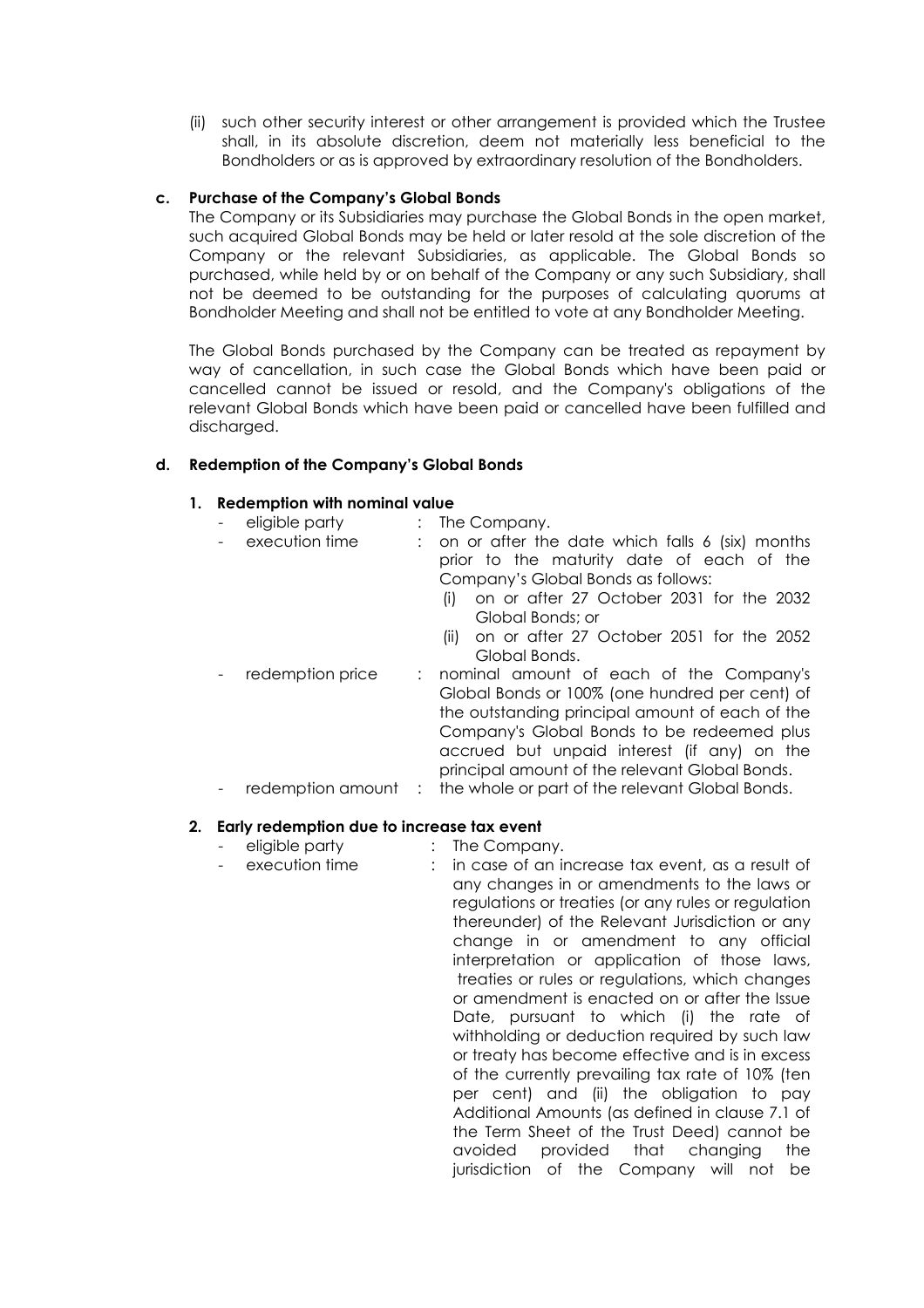considered as a manner in which such payment obligation can be avoided.

- redemption price : nominal amount of each of the Company's Global Bonds or 100% (one hundred per cent) of the outstanding principal amount of each of the Company's Global Bonds to be redeemed plus accrued but unpaid interest (if any) on the principal amount of the relevant Global Bonds. redemption amount : the whole or part of the relevant Global Bonds.
- 

#### 3. Early redemption due to change of control triggering event

- eligible party : Bondholders.
- execution time : following the occurrence of the change of control triggering event, namely (i) the occurrence of both a Change of Control and a rating decline if the Global Bonds are rated by at least one rating agency; or (ii) the occurrence of a Change of Control if the Global Bonds are not rated.
- redemption price : 101% (one hundred and one per cent) of the principal amount of each of the Company's Global Bonds together with any accrued but unpaid interest (if any).
	- redemption amount : the whole of the relevant Global Bonds.

#### 4. Early redemption for minimum outstanding amount

- eligible party : The Company.
- execution time : immediately after at least 80% (eighty per cent) in principal amount of the Global Bonds originally issued (including any further global bonds issued and consolidated and forming a single series with the Global Bonds) has already been redeemed or purchased and cancelled. redemption price : nominal amount of each of the Company's
	- Global Bonds or 100% (one hundred per cent) of the principal amount of each of the Company's Global Bonds together with any accrued but unpaid interest (if any).
- redemption amount : the whole of the relevant Global Bonds.

#### 5. Redemption with applicable premium

- eligible party : The Company.
	- execution time : any time.
- redemption price : nominal amount of each of the Company's Global Bonds or 100% (one hundred per cent) of the outstanding principal amount of each of the Company's Global Bonds to be redeemed plus accrued but unpaid interest (if any) on the principal amount of the relevant Global Bonds, plus with the following premium below, whichever is greater:
	- (i) 1% (one per cent) of the principal amount of such Global Bonds; or
	- (ii) the excess of: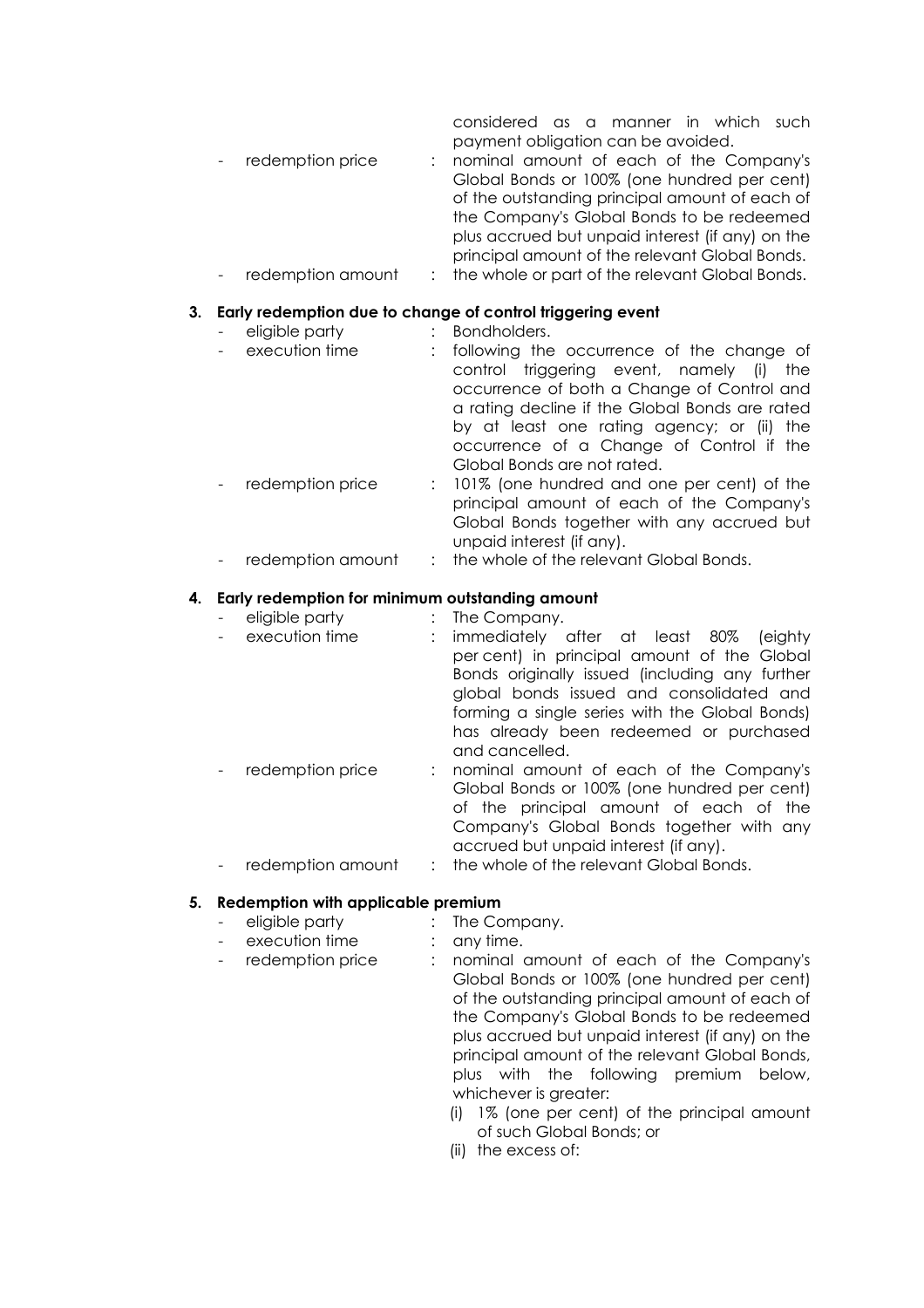- a. the present value on such redemption date of (1) an amount equal to the principal amount of such Global Bonds plus (2) all required scheduled interest payments due on such Global Bonds through the stated maturity of the Global Bonds (but excluding accrued but unpaid interest to the redemption date), computed using a discount rate equal to the Treasury Rate (as defined in the Trust Deed) as of such redemption date plus 0.25% (zero point two five per cent); and
- b. the then-outstanding principal amount of such Global Bonds.
- 
- redemption amount : the whole or part of the relevant Global Bonds.

#### e. Event of Default

The Trustee at its sole discretion or as requested by the Bondholders of not less than 25% (twenty five per cent) of the aggregate principal amount of the Company's Global Bonds then outstanding or if so directed by an extraordinary resolution being indemnified and/or secured and/or pre-funded by the holders to its satisfaction), may declare that the Company's Global Bonds are, and they shall accordingly thereby become, immediately due and payable, if any of the following events occurs:

- 1. The Company's failure to pay any principal or premium (if applicable) when due in respect of the Global Bonds or failure to pay any interest due in respect of the Global Bonds which default continues for a period of 30 (thirty) days from the due date;
- 2. The Company defaults in the performance or observance of, or compliance with, any one or more of its other obligations under the terms and conditions, the Global Bonds or the Trust Deed, which default is (in the opinion of the Trustee) not capable of remedy or, if (in the opinion of the Trustee), capable of remedy, is not remedied within 30 (thirty) days after written notice of such default shall have been given to the Company by the Trustee;
- 3. If (i) any present or future indebtedness whether being principal, premium, interest or other amounts for or in respect of moneys borrowed or raised including but not limited to any bonds, notes, debentures, debentures stock, loan stock or other securities or any liability under or in respect of any acceptance or acceptance credit ("Indebtedness for Borrowed Money") of the Company or any of its Material Subsidiaries is declared due and payable prior to its stated maturity (ii) the Company or its Material Subsidiaries fails to make any payment in respect of any Indebtedness for Borrowed Money on the due date for payment or within the originally applicable grace period; (iii) any security given by the Company or its Material Subsidiaries for any Indebtedness for Borrowed Money becomes enforceable; or (iv) the Company or its Material Subsidiaries fails to pay when due any amount payable by it under any present or future guarantee for, or indemnity given by it in respect of, any Indebtedness for Borrowed Money; provided that the aggregate amount of the relevant Indebtedness for Borrowed Money, guarantees and indemnities in respect of which one or more of the events mentioned above has/have occurred equals or exceeds USD100,000,000.-(one hundred million US Dollar) or its equivalent in any other currency (on the basis of the middle spot rate for the relevant currency against the US Dollar as quoted by a leading bank (as reasonably determined by the Company) on the day on which such condition operates;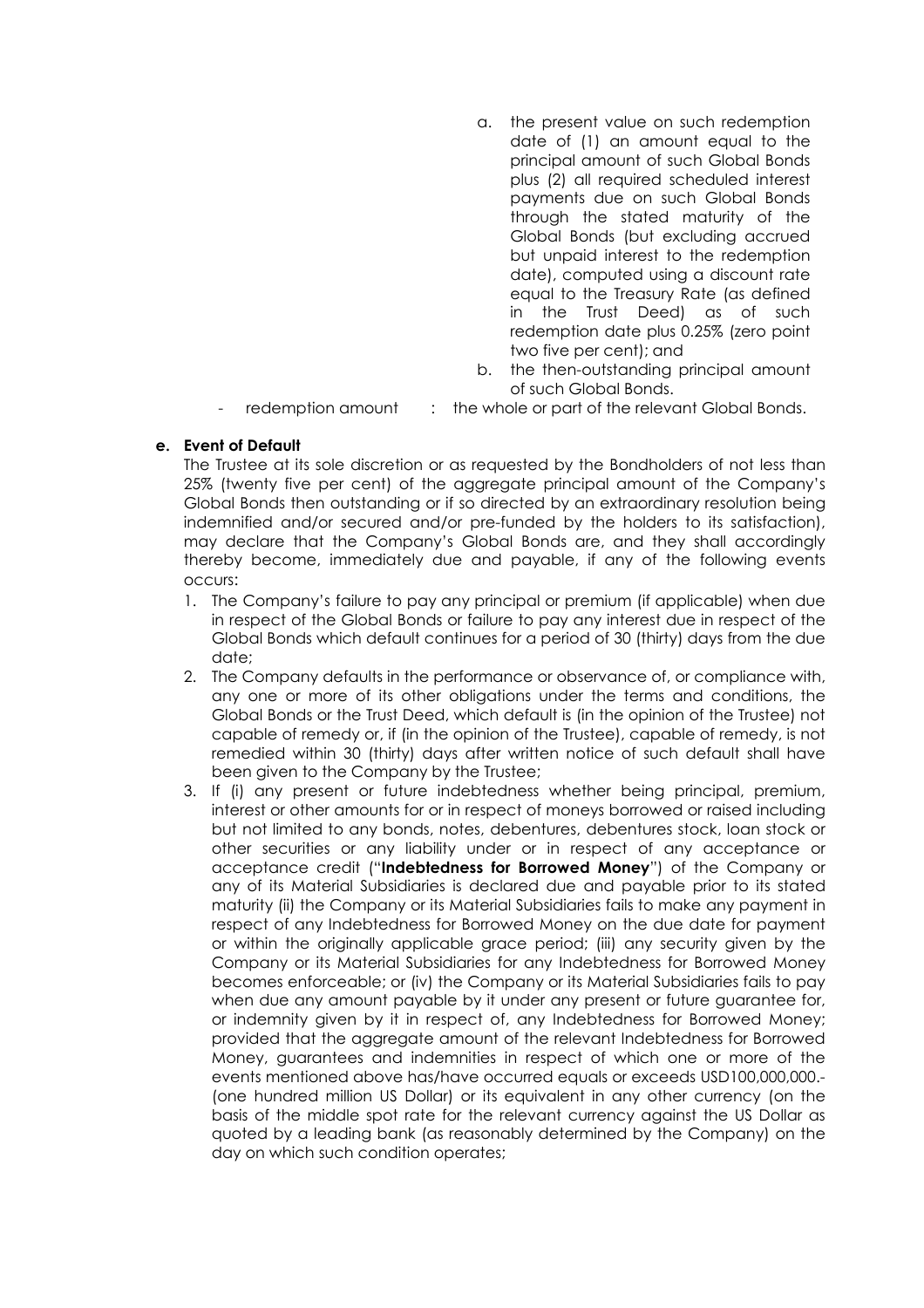- 4. Decree or order, a final judgment, decree or order has been entered against the Company or its Material Subsidiaries by a court of competent jurisdiction from which no appeal may be made or is taken for the payment of money in excess of USD100,000,000.- (one hundred million US Dollar) (or the dollar equivalent thereof) (on the basis of the middle spot rate for the relevant currency against the US Dollar as quoted by any leading bank on the day on which this condition operates) and any relevant period specified for payment of such judgment, decree or order shall have expired without it being satisfied, discharged or stayed;
- 5. A forced seizure, execution, seizure before judgment or other legal process is levied, enforced or sued on or against any of the property, assets or revenues of the Company or any of the Material Subsidiaries and is not discharged or stayed within 60 (sixty) days, provided that such forced seizure, execution, seizure before judgment or other legal process in respect of the Company or a Material Subsidiary has (or might be reasonably expected to have) a material adverse effect on the operations of the Company or such Material Subsidiary, or the capacity of the Company to perform or comply with its obligations under the Global Bonds;
- 6. Any mortgage, charge, pledge, lien or other encumbrance, present or future, created or assumed by the Company or its Material Subsidiaries on any of their respective assets becomes enforceable and any step is taken to enforce it (including the taking of possession or the appointment of a receiver manager or other similar person) and is not discharged within 60 (sixty) days of such steps being so taken unless and for so long as the Trustee is satisfied that it is being contested in good faith and diligently, provided that such security enforcement process in respect of the Company or a Material Subsidiary has (or might be reasonably expected to have) a material adverse effect on the operations of the Company or such Material Subsidiary, or the capacity of the Company to perform or comply with its obligations under the Global Bonds;
- 7. The Company or its Material Subsidiaries is (or is, or could be, deemed by law or a court to be) insolvent or bankrupt or unable to pay its debts, stops, suspends or threatens to stop or suspend payment of all or a substantial part of its debts, proposes or makes a general assignment or an arrangement or composition with or for the benefit of the relevant creditors in respect of any of such debts or a moratorium or declared in respect of or affecting all or any substantial part of the debts of any of the Company or its Material Subsidiaries;
- 8. (i) proceedings are initiated against the Company or its Material Subsidiaries under any applicable liquidation, insolvency, composition, reorganization, rehabilitation or other similar laws or an application is made for the appointment of an administrative or other receiver, manager, administrator or other similar official, or an administrative or other receiver, manager, administrator or other similar official is appointed, in relation to the Company or, as the case may be, in relation to the whole or a substantial part of the undertaking or assets of any of them or an encumbrancer takes possession of the whole or a substantial part of the undertaking or assets of any of them, and (ii) such case (other than the appointment of an administrator) is not stayed or discharged within 60 (sixty) days;
- 9. an administrator is appointed, an order is made or an effective resolution passed for the winding-up or dissolution of any of the Company or any of the Material Subsidiaries, or the Company or any of the Material Subsidiaries ceases or threatens to cease to carry on all or a substantial part of its business or operations, except for (i) the purpose of and followed by a reconstruction, amalgamation, reorganization, merger or consolidation (A) on terms approved by an extraordinary resolution of the Bondholders, or (B) in the case of a Material Subsidiary, whereby the undertaking and assets of such Material Subsidiary are transferred to or otherwise vested in the Company or any Material Subsidiary or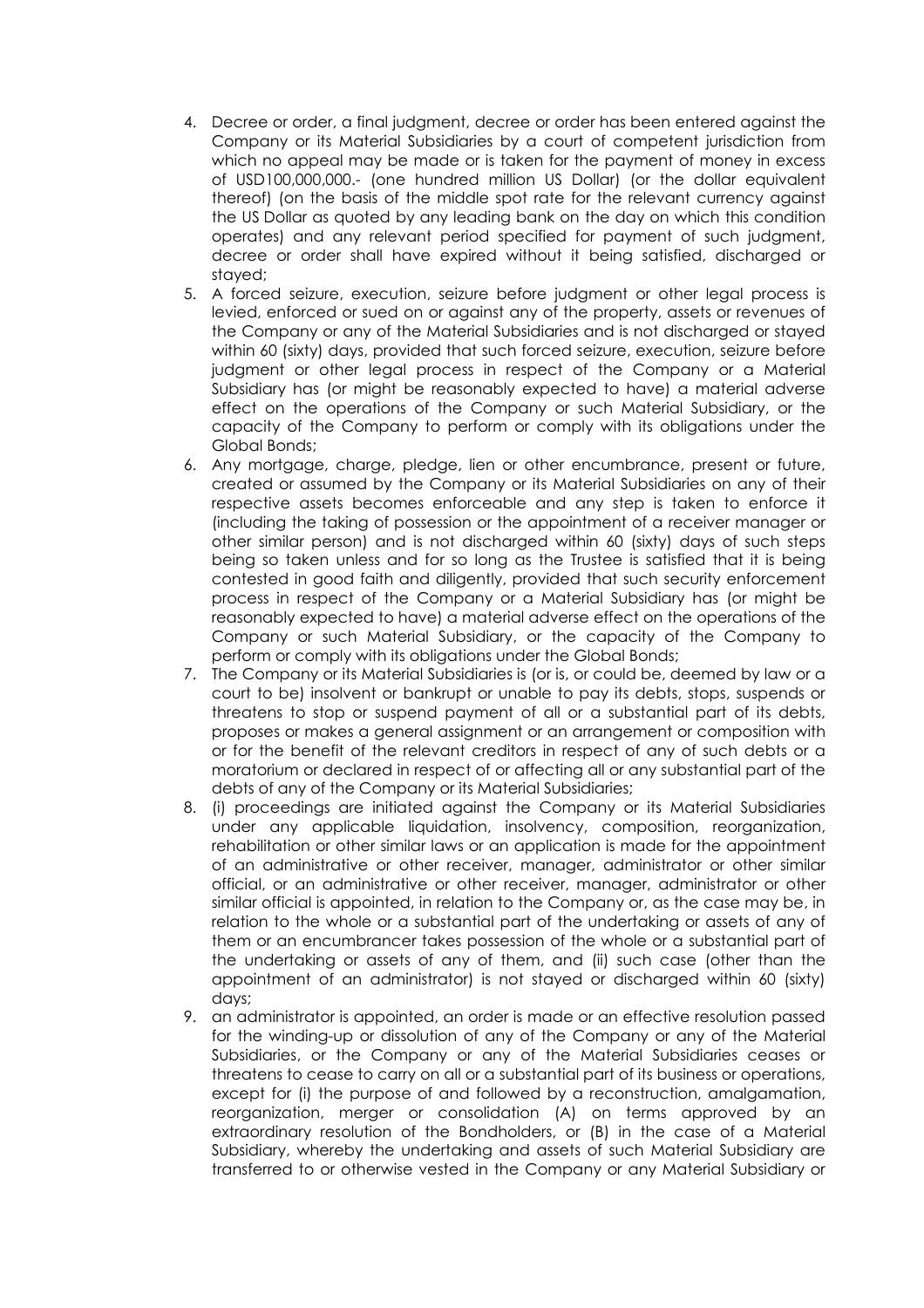(ii) a solvent winding up of any Material Subsidiary or (iii) a disposal on an arm's length basis where the assets resulting from such disposal are vested in the Company or any of its Subsidiaries;

- 10. the Company or its Material Subsidiaries initiates or consents to judicial proceedings relating to itself under any applicable liquidation, insolvency, composition, reorganization or other similar laws or makes a conveyance or assignment for the benefit of, or enters into any composition or other arrangement with, its creditors generally (or any class of its creditors) or any meeting is convened to consider a proposal for an arrangement or composition with its creditors generally (or any class of its creditors);
- 11. If the validity of the Global Bonds is contested by the Company, or the Company denies any of the Company's obligations under the Global Bonds or it is or will become unlawful in the Republic of Indonesia, or any other jurisdiction applicable to the Company (if any), for the Company to perform or comply with any one or more of its obligations in respect of the Global Bonds, the Trust Deed or the Agency Agreement or any of such obligations are or become unenforceable or invalid;
- 12. Any step is taken by any person (including any governmental authority or agency) with respect to the seizure, compulsory acquisition, expropriation or nationalization of, in the case of the Company, all or a substantial part of its assets or, in the case of a Material Subsidiary, all or substantially all of its assets; or
- 13. Any event occurs, which, under the laws of any Relevant Jurisdiction has an analogous effect to any of the events referred to in points 10, 11, and 12 above.

#### f. Bondholder Meeting

A Bondholder Meeting may be convened by the Company or the Trustee and shall be convened by the Trustee if it receives a written request from the Bondholders representing not less than 2/3 (two third) of the principal amount of the Global Bonds for the time being outstanding and subject to it being indemnified and/or secured and/or pre-funded to its satisfaction against all costs and expenses. Except where the business of such a meeting includes consideration of a Reserved Matter (as defined below), the quorum at any meeting for passing an extraordinary resolution will be one or more persons present holding or representing more than 50% (fifty per cent) of the principal amount of the Global Bonds for the time being outstanding, or at any adjournment of such Bondholder Meeting one or more persons present whatever the principal amount of the Global Bonds held or represented by him or them, except that, at any Bondholder Meeting includes any of the following matters:

- 1. reduction or cancellation of the amount payable or, where applicable, modification, except where such modification is in the opinion of the Trustee bound to result in an increase, of the method of calculating the amount payable or modification of the date of payment or, where applicable, of the method of calculating the date of payment in respect of any principal, premium (if any) or interest in respect of the Global Bonds (which includes, for the avoidance of doubt, modifying the maturity of any Global Bonds or modifying any provision of the conditions relating to the redemption of the Global Bonds);
- 2. alteration of the currency in which payments under the Global Bonds are to be made;
- 3. alteration of the majority required to pass an Extraordinary Resolution;
- 4. substitution of any entity for the Company (provided that no such approval is required for such a substitution in accordance with the Trust Deed); or
- 5. alteration of the quorum required to pass an Extraordinary Resolution, (each of 1, 2, 3, and 4 above, a "**Reserved Matter**"), the necessary quorum for passing an Extraordinary Resolution will be one or more Bondholders present holding or representing not less than 2/3 (two third), or at any adjourned Bondholder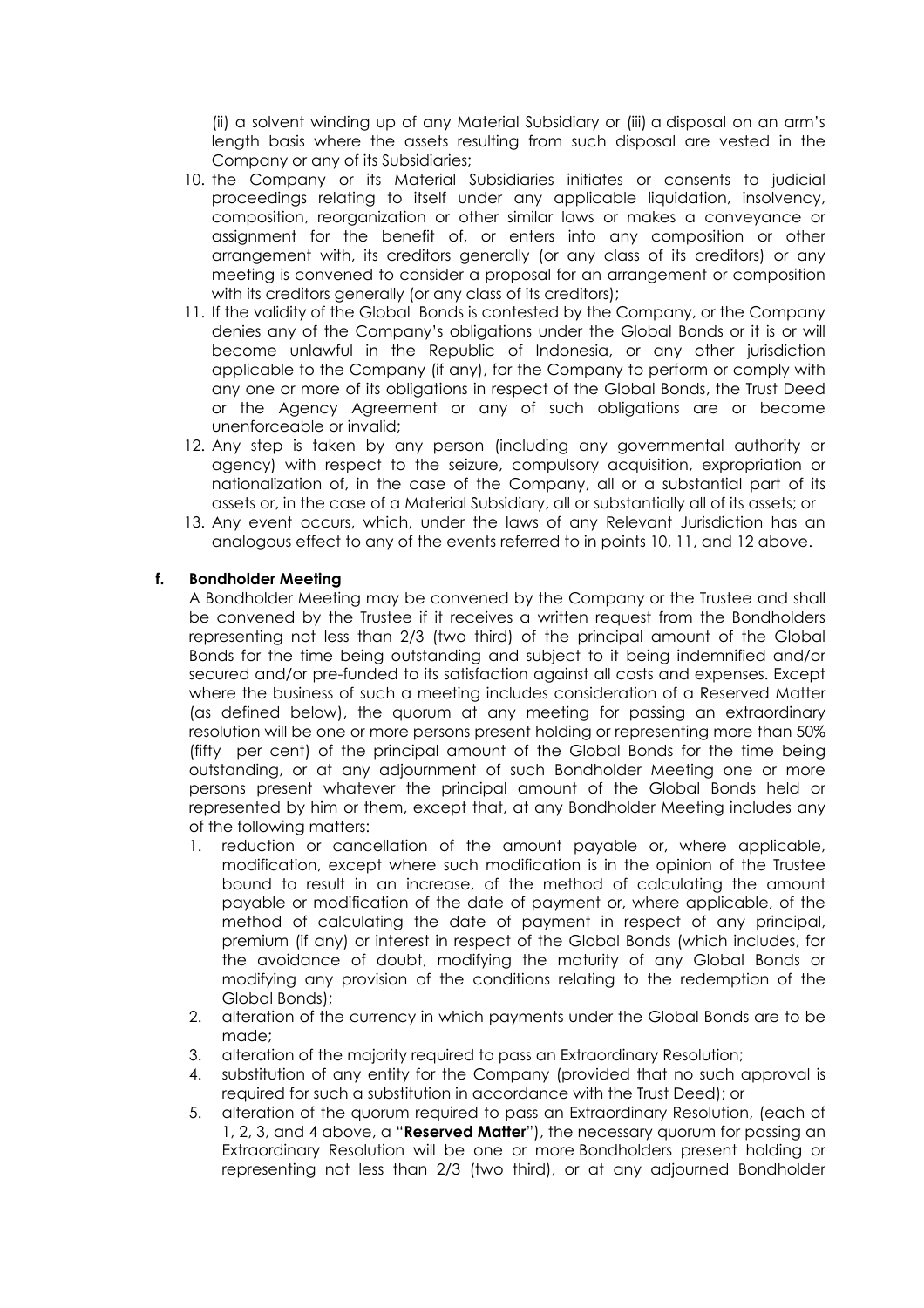Meeting not less than 1/4 (one fourth) of the aggregate principal amount of the Global Bonds for the time being outstanding. An extraordinary resolution passed at Bondholder Meeting will be binding on all Bondholders, whether or not they are present at the Bondholder Meeting.

The Trust Deed provides that (a) a written resolution signed by or on behalf of the holders of not less than 2/3 (two third) of the aggregate principal amount of the Global Bonds for the time being outstanding or (b) where the Global Bonds are held by or on behalf of a clearing system or clearing systems, approval of a resolution proposed by the Trustee or the Company (as the case may be) given by way of electronic consent communicated through the electronic communications systems of the relevant clearing system(s) in accordance with their operating rules and procedures by or on behalf of the holders of not less than 2/3 (two third) of the aggregate principal amount of the Global Bonds then outstanding, shall for all purposes be as valid and effective as an extraordinary resolution passed at the Bondholder Meeting duly convened and held. Such a resolution in writing may be contained in one document or several documents in the same form, each signed by or on behalf of one or more Bondholders.

#### **5.** Rationale and considerations of the Transaction

The Transaction is carried out by the Company to satisfy the financing requirement as describe below:

- a. financing the payment obligation of the payable retention amount under the Pinehill Agreement up to USD650,000,000.- (six hundred and fifty million US Dollar) due by end of April 2022; and
- b. financing the general corporate purposes.

#### **6. Impact of the Transaction on the Financial Condition of the Company**

The issuance of the Global Bonds has no effect on the Company's financial condition, considering that there is no increase in the total amount of net debt, and considering that the net proceeds from the issuance of the Global Bonds will entirely be used (i) to pay the payable retention amount under the Pinehill Agreement up to USD650,000,000.- (six hundred and fifty million US Dollar) due by end of April 2022, and (ii) for the general corporate purposes, which was originally planned to use the Company's internal cash, but has been used for the full prepayment on 25 October 2021 of the outstanding principal loan of USD307,000,000.- (three hundred and seven million US Dollar) provided by Sumitomo Mitsui Banking Corporation Singapore Branch.

With the Global Bonds' fixed interest rate, the Company has fixed the funding costs over the term of the Global Bonds. Although currently the interest rate for a loan facility is lower than the interest rate for Global Bonds, it is possible that in the future there may be an increase in rates on the international money markets, so that this could have an impact on the financial conditions of the Company. By fixing the interest rate over the life of the Global Bonds the fluctuating interest rate risk is mitigated.

The repayment of the Global Bonds is carried out at once on the maturity date, and therefore no installments need to be made from the Issuance Date until the maturity date of each of the Global Bonds. The Global Bonds have a long maturity profile therefore by spreading out maturity, the Company's cash flow will improve and enable the Company to reinsvest for growth to maximize the value of the Company.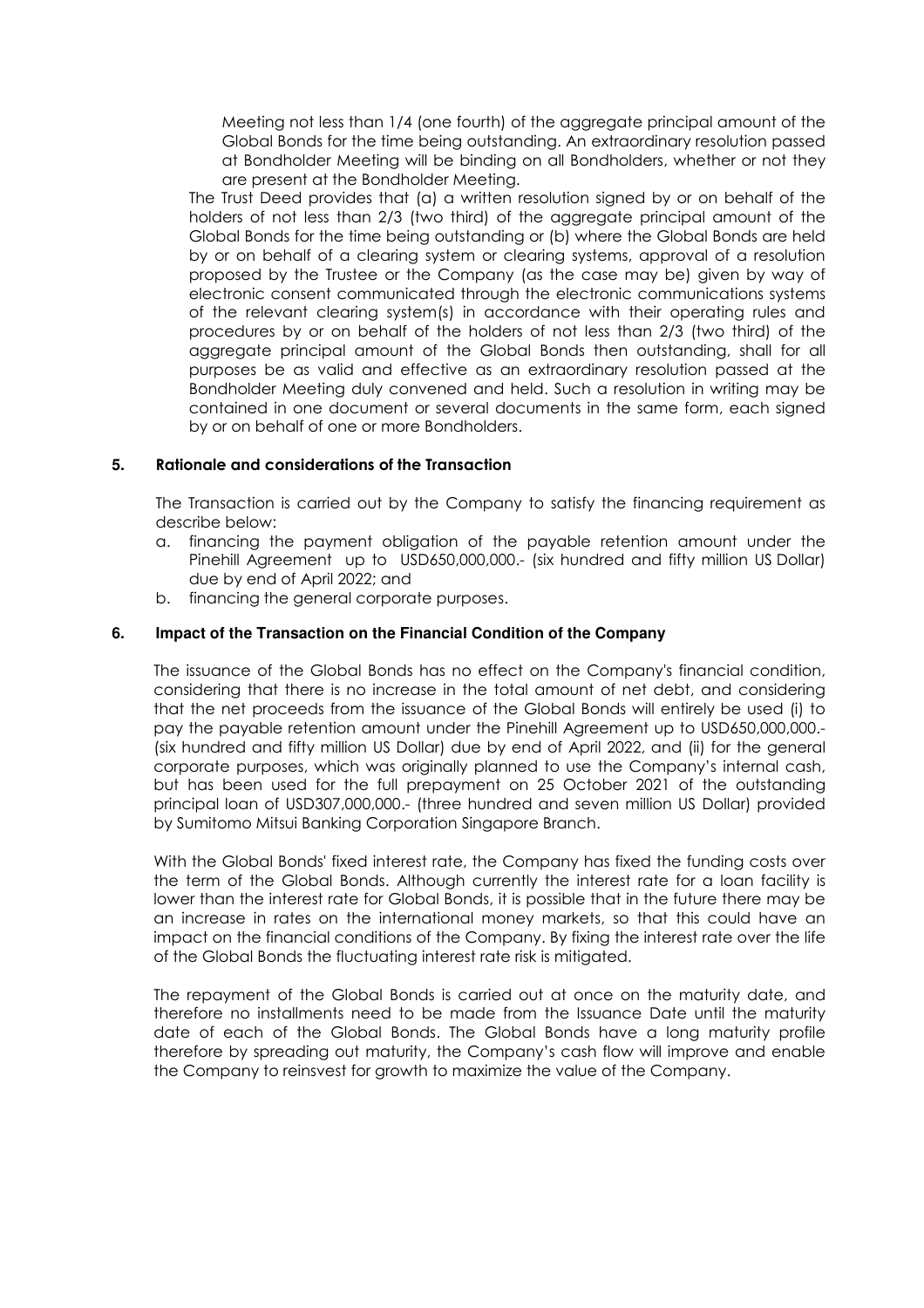#### IV. OPINION OF INDEPENDENT PARTY

As stipulated in OJK Regulation No. 17/2020, to ensure the fairness of the Transaction, the Company has appointed the Independent Appraiser, Kantor Jasa Penilai Publik Rengganis, Hamid & Rekan ("KJPP RHR"), an independent appraiser registered with the OJK, to provide a Fairness Opinion on the Transaction.

#### KJPP Rengganis, Hamid & Rekan

The complete identity of the Independent Appraiser is as follows:

| <b>Name</b>          | : Kantor Jasa Penilai Publik Rengganis Hamid & Rekan              |
|----------------------|-------------------------------------------------------------------|
| Business license No. | : 2.09.0012                                                       |
| Office Address       | Menara Kuningan 8th floor, Jalan HR. Rasuna Said Blok X-7 Kav. 5, |
|                      | Jakarta                                                           |
| Telephone            | +6221 3001 6002                                                   |
| Facsimile            | +6221 3001 6003                                                   |
| Email                | kipp.rhp@rhp-valuation.com / kipp.rhr@rhr.co.id                   |

Below is the summary of the Independent Appraiser Report as stated in the Fairness Opinion Report No. 00288/2.0012-00/BS/04/0005/1/X/2021 dated 26 October 2021.

#### 1. Subject of Fairness Analysis

The subject of the fairness analysis is the Global Bonds issuance amounting to USD1,000,000,000/- by ICBP ("Transaction").

#### 2. Parties in the Transaction

The parties involved in the Transaction are as follows:

- a. Company as issuer;
- b. Joint Bookrunners and Joint Lead Managers consisting of:
	- Deutsche Bank AG, Singapore Branch
		- UBS AG Singapore Branch;
		- BNI Securities Pte Ltd:
		- DBS Bank Limited:
		- Mandiri Securities Pte Ltd;
		- Mizuho Securities (Singapore) Pte Ltd;
		- Natixis Singapore Branch;
		- Oversea Chinese Banking Corporation Limited; and
		- SMBC Nikko Securities (Hong Kong) Limited.

#### 3. Purpose and Objective of Fairness Analysis

The purpose and objective of this assignment is to provide a Fairness Opinion on the Transaction in relation to the information disclosure to the public.

This fairness opinion report is related to the Transaction classified as a material transaction based on Regulation of OJK Regulation No. 17/POJK.04/2020 regarding Material Transaction and Changes in Business Activities.

#### 4. Date of Fairness Analysis

The date of the fairness analysis is 30 June 2021.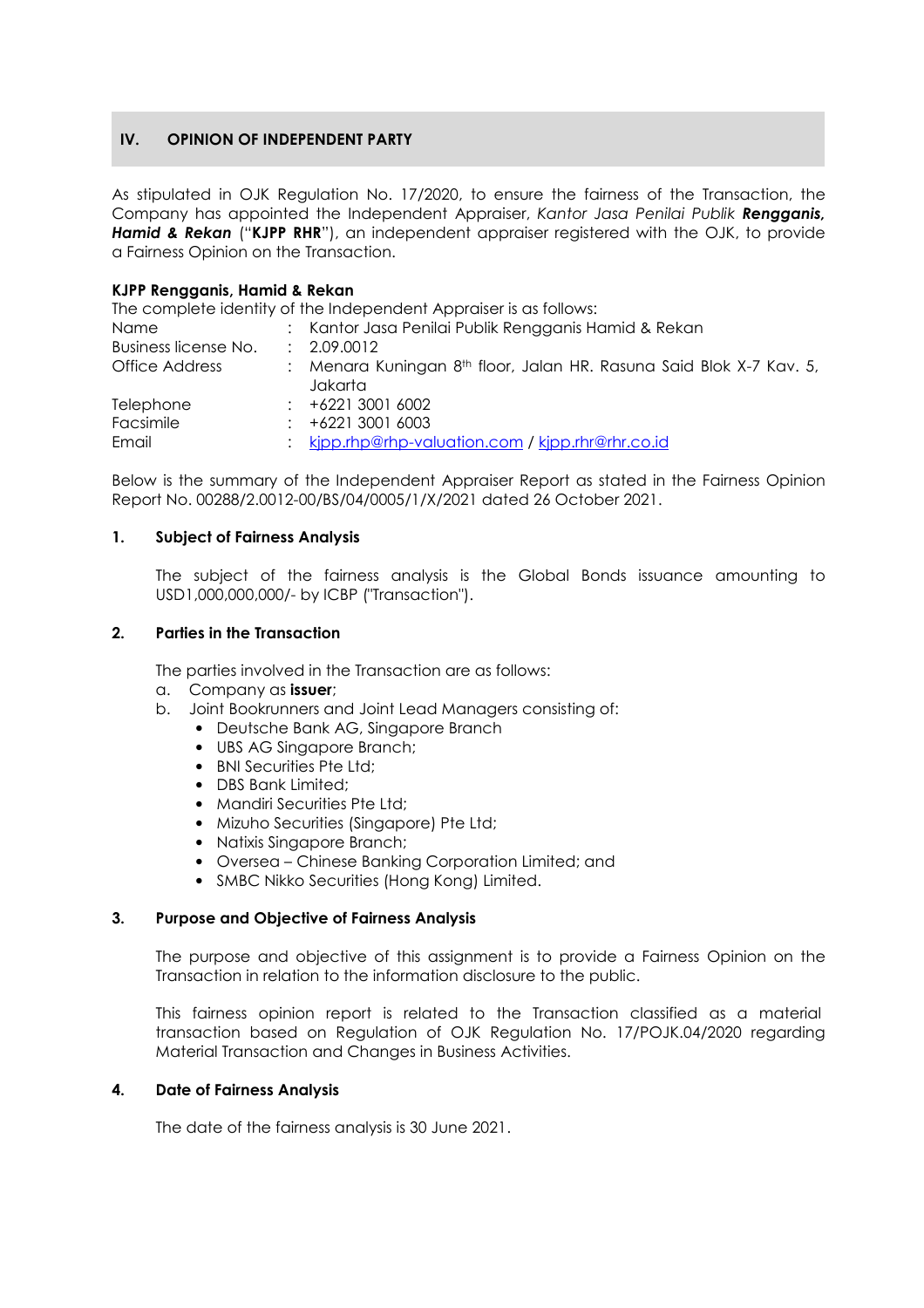#### 5. Assumptions and Limiting Conditions

This Fairness Opinion was conducted with the following limitations:

- a. Due diligence on the Company's financial statements was not conducted and the review on the information in the financial statements is only limited to the Fairness Analysis requirement;
- b. Due diligence on legal aspects including legal documents of subject of Fairness Analysis was not conducted;
- c. Tax impact analysis for the parties related to the Transaction;
- d. Other transactions other than stated in the subject of the Fairness Analysis.

Based on the analysis of the Transaction, KJPP RHR has the following assumptions:

- a. KJPP RHR assumed that the Transaction will be executed as described by the Company's management and in accordance with the agreement as well as the reliability of information of the Transaction;
- b. KJPP RHR also has assumed that there is no significant changes in the assumptions used in the preparation of this Fairness Opinion from the date of the Fairness Opinion publication to the effective date of the Transaction;
- c. KJPP RHR has assumed that all data and information received from the Company's management regarding the Transaction are accurate and correct, also there is no hidden information or deliberately hidden;
- d. The opinion should be viewed as a unity and the use of some of this analysis and information without considering the overall information and analysis may lead to misleading of the process underlying this opinion. The complexity of the preparation process for this opinion cannot be done without a complete analysis;
- e. This opinion is prepared based on the current financial, monetary, regulation and market conditions. Changes on any condition beyond Company's control will give an unpredictable impact and may affect this Fairness Opinion;
- f. KJPP RHR has no liability to update the Fairness Opinion if there are subsequent events after the fairness analysis date, but only disclosed in the report.

#### 6. Transaction Assessment Approach and Methodology

#### • Transaction Analysis

ICBP issues global bonds amounting to USD1,000,000,000/- ("Transaction") with maturities of 10.5 years and 30.5 years, each amounting to USD600 million and USD400 million respectively. Proceeds from global bonds issuance will be utilized to pay the Retention Amount of up to USD650,000,000/- and for general corporate purposes.

#### • Qualitative and Quantitative Analysis

#### Transaction Purpose and Benefits

The purpose of the Transaction is to pay the Retention Amount and general corporate purposes.

#### Financial Analysis Before and After Transaction

The ROA after the Transaction was lower due to the increase in cash assets obtained from the issuance of the bonds. Total Debt to Assets Ratio and Total Debt to Equity Ratio were higher along with the recording of the issued bonds, but the Net Debt to Equity Ratio is the same as before Transaction in line with the increase in cash balance.

#### Incremental Analysis

Based on management's projections, total liabilities after the Transaction in year 2030 will be higher compared to before the Transaction due to the bond issuance with maturity of 10.5 years and 30.5 years. However, the increase in total liabilities is in line with ICBP's cash balance increment, which is available to develop the business.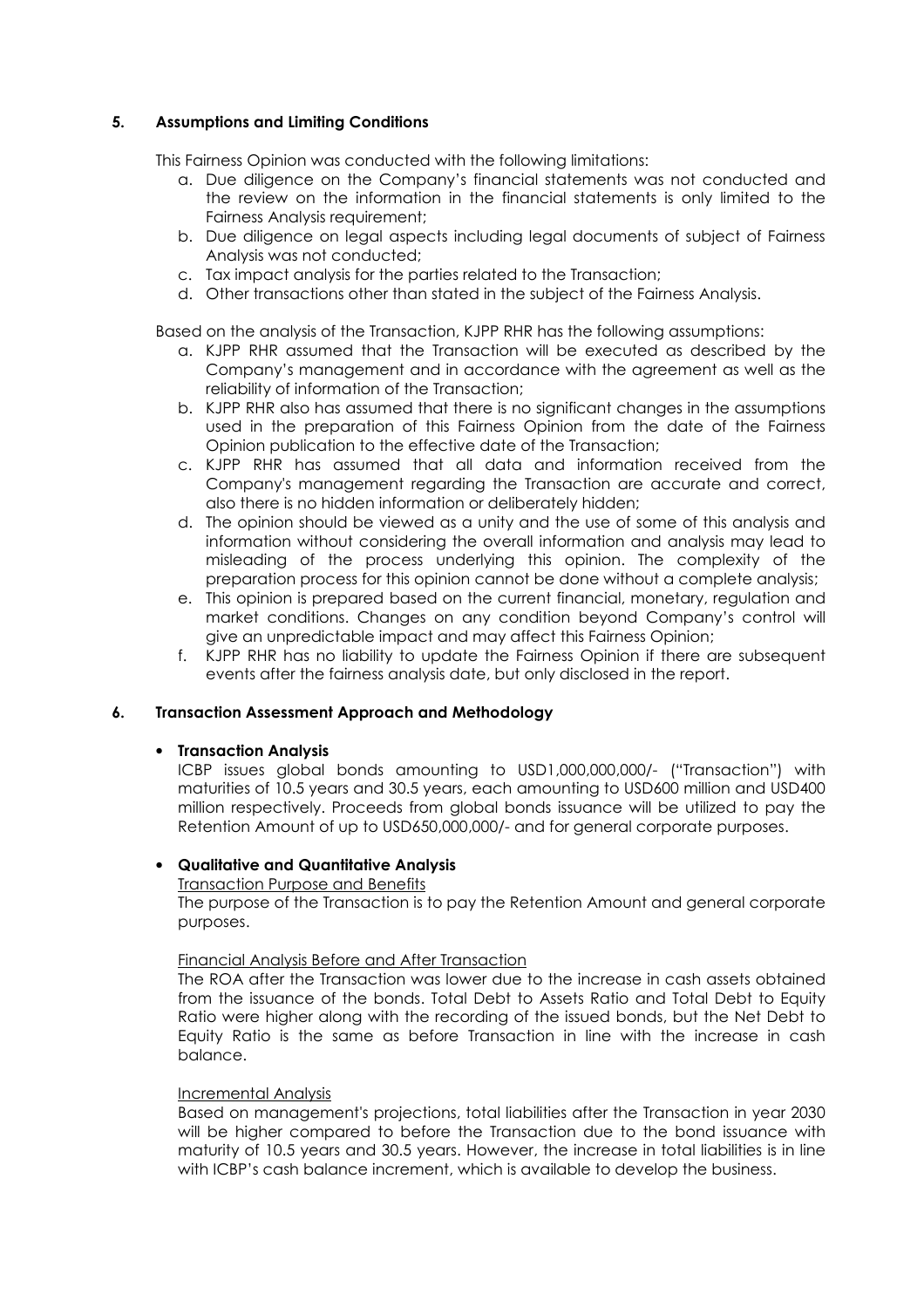#### Loan Repayment Analysis

Based on the projections provided by Company's management, in carrying out the Transaction in the form of the global bond issuance amounting to USD1,000,000,000/ with maturities of 10.5 years and 30.5 years, ICBP can repay the bonds, by considering that in a period of 10 years, ICBP's available cash balance will exceed the nominal value of the bonds.

#### • Fairness Analysis of Transaction Value

Based on the Offering Memorandum dated 20 October 2021, the Company issued global bonds in USD with total value of USD1,000,000,000/-. These bonds are issued in 2 maturity dates with details as follow:

- USD600 million will mature in 10.5 years (coupon 3.541%)

- USD400 million will mature in 30.5 years (coupon 4.805%)

Each of the bonds is issued at par (100%) with a fixed rate coupon of 3.541% and 4.805% with Yield to Maturity (YTM) of 3.541% and 4.805% annually, depending on the respective maturity dates.

Based on the analysis and consideration of the data available in the market, therefore Transaction is considered fair.

#### 7. Conclusion

Having considered fairness analysis on the Transaction covering transaction analysis, quantitative and qualitative analysis, fairness of transaction value analysis, and analysis on relevant factors, KJPP RHR is of the opinion that the overall Transaction is fair.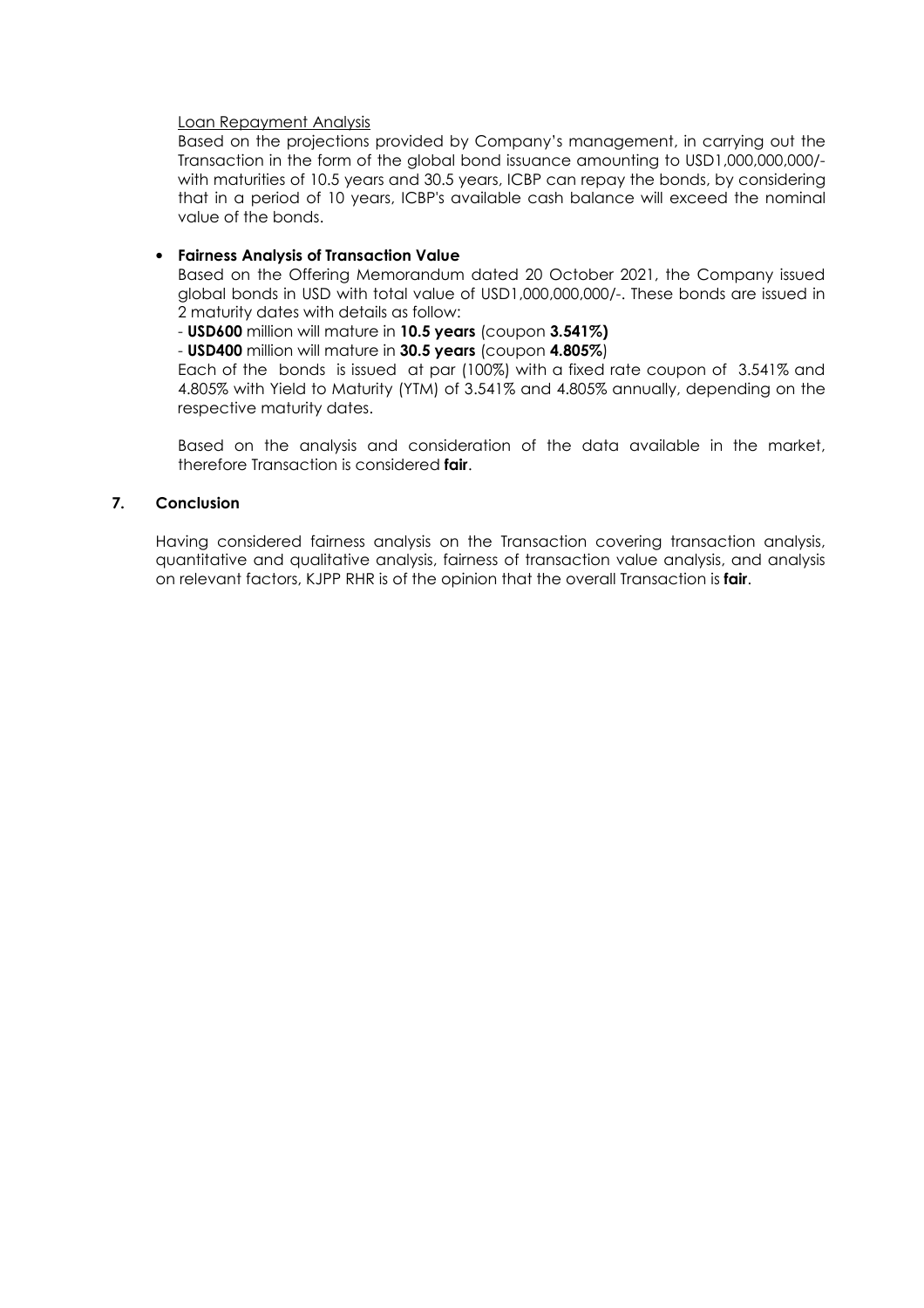#### V. STATEMENT OF THE BOARD OF DIRECTORS AND THE BOARD OF COMMISSIONERS

After conducting sufficient and reasonable enquiries and to the best of knowledge of the Board of Directors and the Board of Commissioners of the Company on the Transaction, the Board of Directors and the Board of Commissioners of the Company states as follows:

- 1. The Transaction is not an affiliated transaction and therefore also not a conflict of interest transaction as referred to in the OJK Regulation No. 42/2020.
- 2. The Transaction value is approximately 27% (twenty seven per cent) of the Company's equity, therefore the Transaction is a material transaction as described in OJK Regulation No. 17/2020.